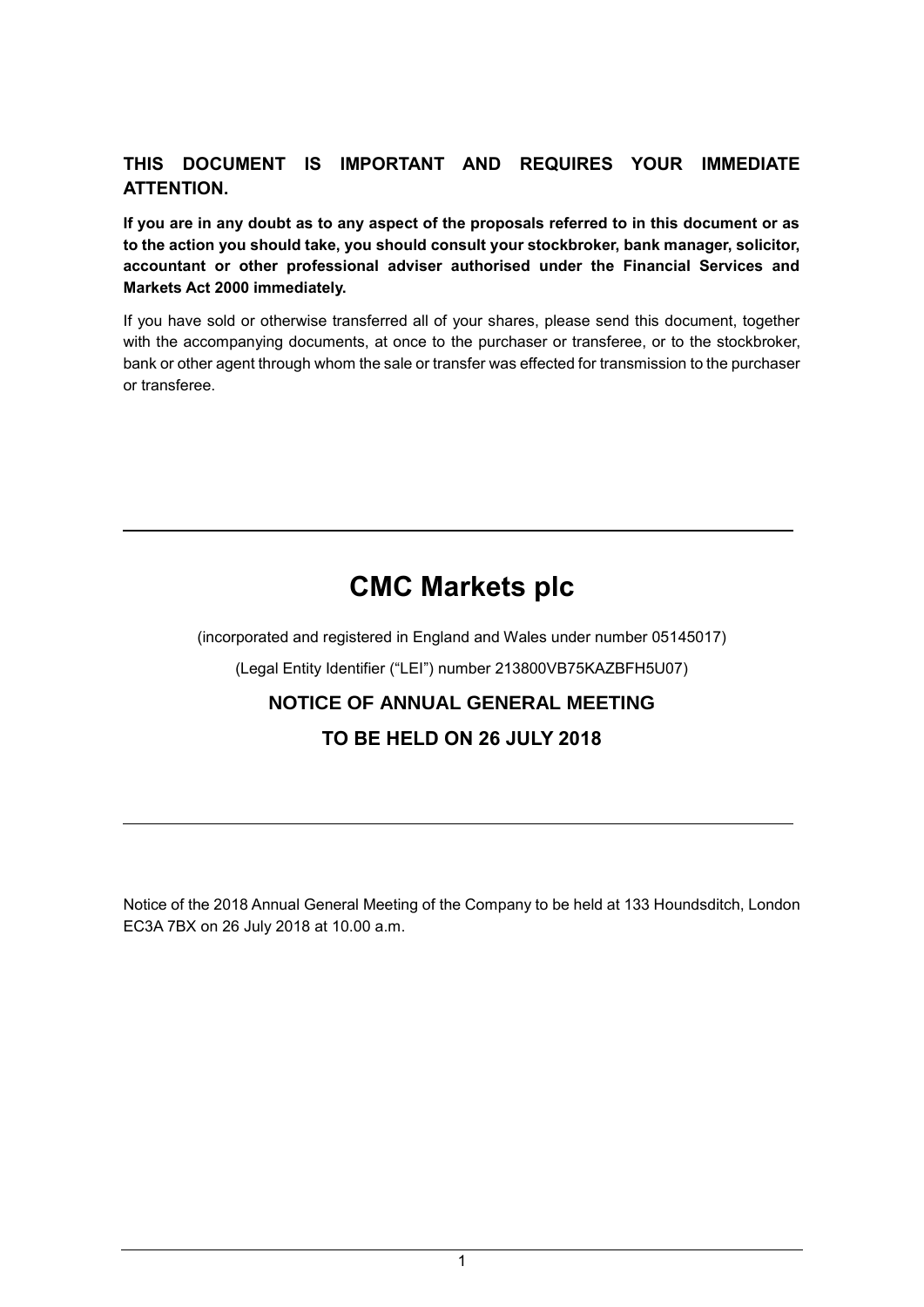#### Dear Shareholder,

#### **Notice of Annual General Meeting 2018**

I am pleased to be writing to you with details of the 2018 Annual General Meeting ("**AGM**") which we are holding at our head office at 133 Houndsditch, London EC3A 7BX on 26 July 2018 at 10.00 a.m. The formal notice of AGM is set out on pages 3 to 6 of this document.

#### **Action to be taken**

If you would like to vote on the resolutions but cannot attend the AGM, please complete the Form of Proxy sent to you with this notice and return it in accordance with the instructions printed on the Form of Proxy as soon as possible. It must be received by 10.00 a.m. on 24 July 2018. If you wish to lodge your proxy and voting instructions online or via CREST then please see the Form of Proxy for details on how to do this.

If you have a Form of Instruction, please note the earlier deadline of 10.00 a.m. on 23 July 2018, for lodging your form or voting instructions online.

#### **Business of the Meeting**

An explanation of the business to be considered at this year's AGM appears on pages 10 to 14 of this document. Also note the shareholders' FAQ and useful information on pages 15 to 16.

#### **Dividend**

The Board is recommending for approval at the AGM a final dividend payment of 5.95 pence per ordinary share for the year ended 31 March 2018. If approved, the dividend will be payable on 24 August 2018 to holders of ordinary shares in the Company named on the Register of Members as at the close of business on 3 August 2018.

#### **Directors**

Following the departure of Simon Waugh, Malcolm McCaig and Manjit Wolstenholme, the Board welcomed the appointments of Sarah Ing, Clare Salmon and Paul Wainscott.

In accordance with the UK Corporate Governance Code, the new appointments will stand for election and all of the remaining Directors will stand for re-election by shareholders at the AGM. Biographical details of each Director seeking election or re-election are included on pages 50 to 51 of the Annual Report and Accounts.

#### **Recommendation**

The Board considers that all the resolutions to be put to the meeting are in the best interests of the Company and its shareholders as a whole. Your Board will be voting in favour of them and unanimously recommends that you vote in favour of them.

Yours sincerely,

Jakes Lidade

James Richards Chairman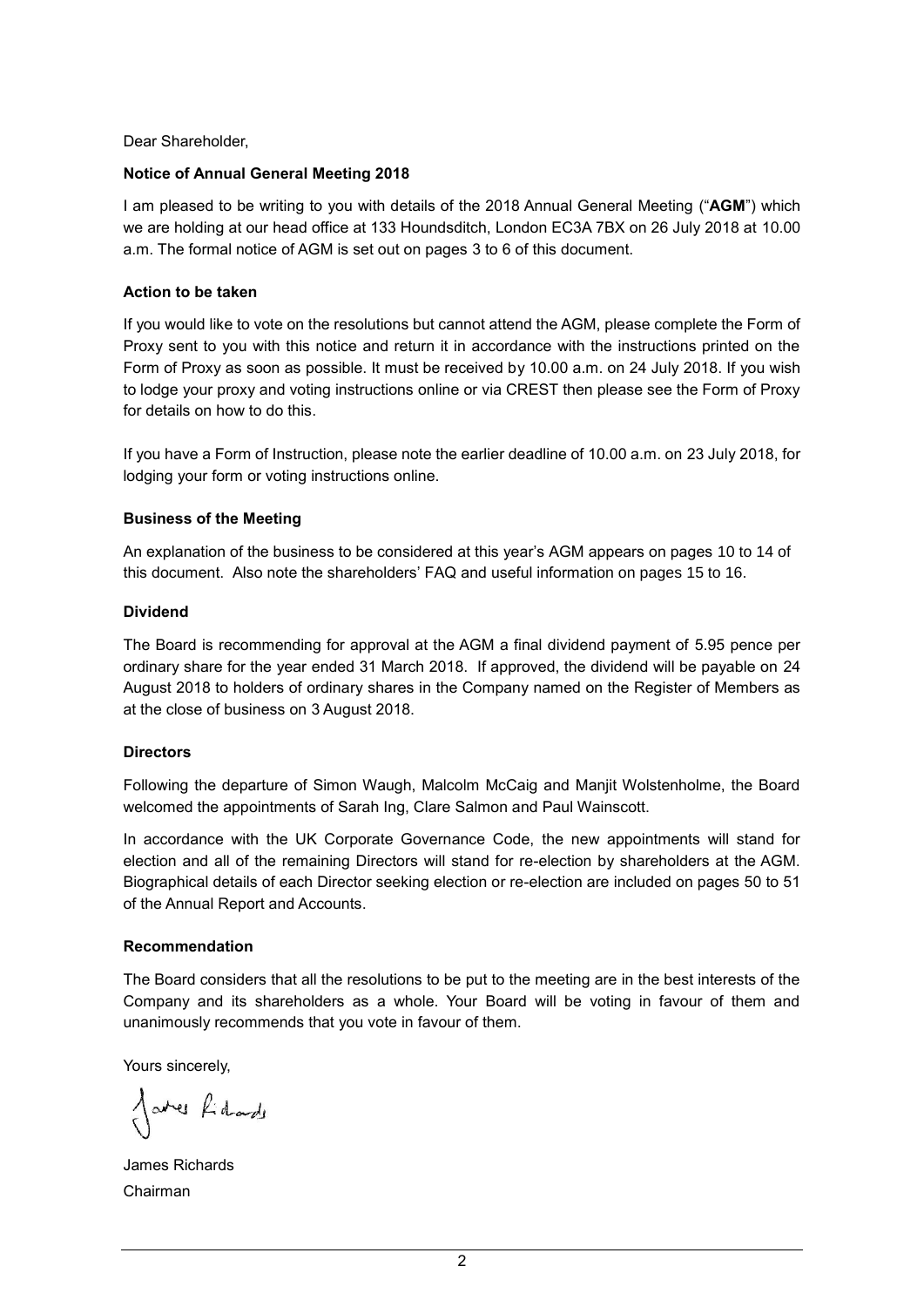# **NOTICE OF ANNUAL GENERAL MEETING**

**Notice is hereby given** that the 2018 Annual General Meeting ("AGM") of CMC Markets plc (the "Company") will be held at 133 Houndsditch, London EC3A 7BX on 26 July 2018 at 10.00 a.m. for the following purposes.

Resolutions 16 to 19 (inclusive) will be proposed as special resolutions, which means that for each of these to be passed at least 75% of the votes cast must be in favour of the resolution. All other resolutions will be proposed as ordinary resolutions, which means that for each of these to be passed, more than 50% of the votes cast must be in favour of the resolution.

#### **Ordinary Business**

- **1.** To receive the Company's accounts and the reports of the Directors and Auditors for the year ended 31 March 2018 ("Annual Report & Accounts").
- **2.** To declare a final dividend of 5.95 pence per ordinary share for the year ended 31 March 2018, payable on 24 August 2018 to holders of ordinary shares in the Company named on the Register of Members as at the close of business on 3 August 2018.
- **3.** To elect Paul Wainscott as a Director.
- **4.** To elect Sarah Ing as a Director.
- **5.** To elect Clare Salmon as a Director.
- **6.** To re-elect James Richards as a Director.
- **7.** To re-elect Peter Cruddas as a Director.
- **8.** To re-elect David Fineberg as a Director.
- **9.** To re-elect Grant Foley as a Director.
- **10.** To re-appoint PricewaterhouseCoopers LLP as Auditor of the Company to hold office until the conclusion of the next general meeting at which accounts are laid before the Company.
- **11.** To authorise the Group Audit Committee to determine the remuneration of the Auditor.

#### **Special business**

- **12.** To approve the Directors' Remuneration Policy set out on pages 69 to 76 in the Annual Report & Accounts for the year ended 31 March 2018.
- **13.** To approve the Directors' Remuneration Report, set out on pages 66 to 82 in the Annual Report & Accounts for the year ended 31 March 2018 (excluding the Directors' Remuneration Policy set out on pages 69 to 76).
- **14.** That the rules of the CMC Markets plc Combined Incentive Plan (the "CIP"), the principal terms of which are summarised in the Appendix to this notice and a copy of which is produced to the meeting and signed by the Chairman for the purposes of identification, be approved and the Board be authorised to:
	- (i) do all such other acts and things as they may consider necessary to implement and operate the CIP, including making such modifications as the Board considers appropriate to take account of the requirements of the UK Listing Authority and best practices and liaising with the trustees of the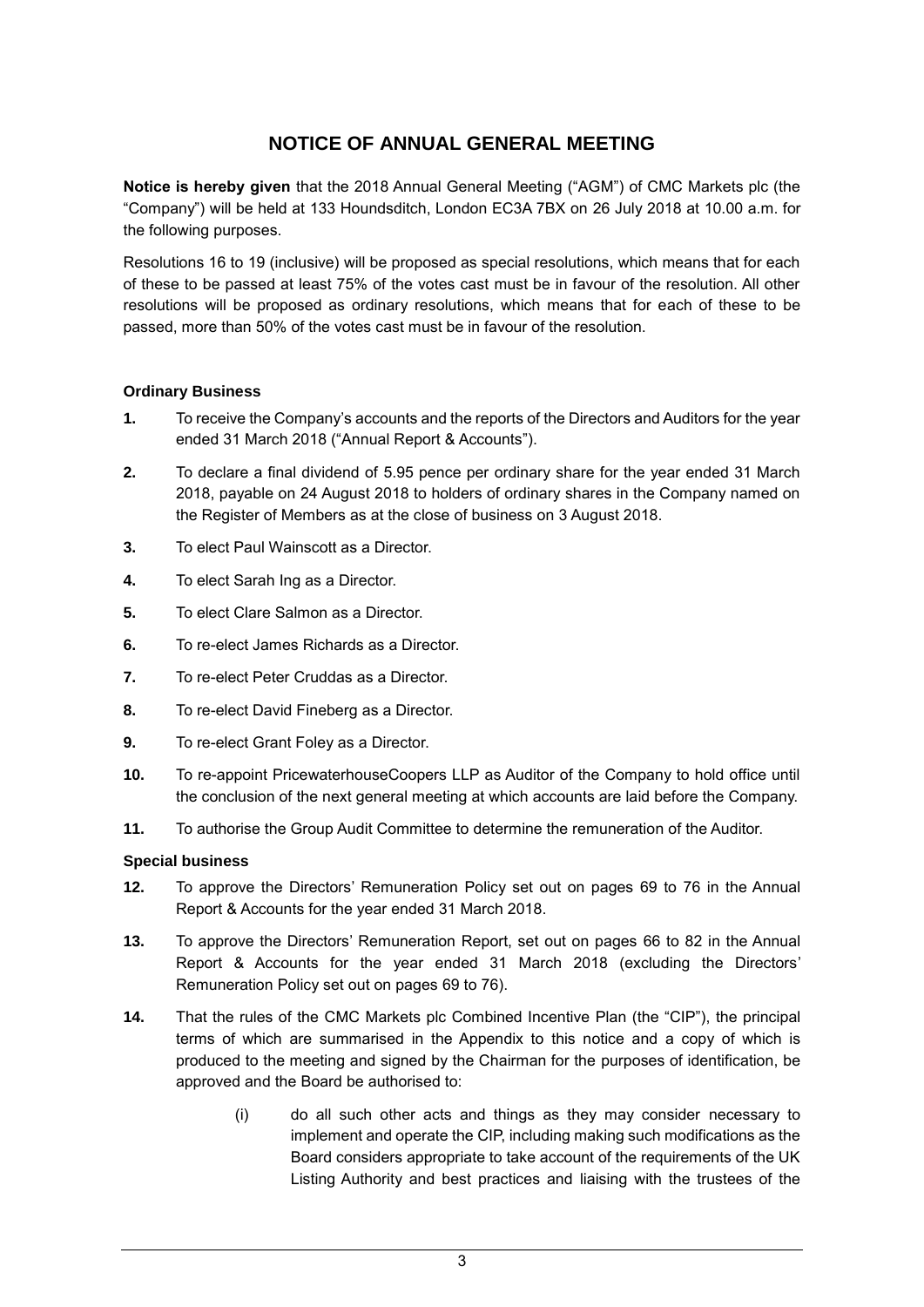Company's employee benefit trust in order to facilitate the grant of awards and delivery of cash and shares under the CIP; and

- (ii) establish such further plans for the benefit of employees overseas based on the CIP, subject to such modifications as may be necessary or desirable to take account of overseas securities laws, exchange control and tax legislation, provided that any shares of the Company made available under such further plans are treated as counting against any plan limits in the CIP.
- **15.** That the Directors be generally and unconditionally authorised pursuant to and in accordance with Section 551 of the Companies Act 2006 to exercise all the powers of the Company to allot shares in the Company or grant rights to subscribe for or to convert any security into shares in the Company:
	- (i) up to a nominal amount of £24,084,029;
	- (ii) comprising equity securities (as defined in Section 560(1) of the Companies Act 2006) up to a further nominal amount of £24,084,029 in connection with an offer by way of a rights issue;

such authorities to apply in substitution for all previous authorities pursuant to Section 551 of the Companies Act 2006 and to expire at the end of the next AGM or on 30 September 2019, whichever is the earlier, but, in each case, so that the Company may, before such expiry, make offers and enter into agreements which would, or might, require shares to be allotted or rights to subscribe for or to convert any security into shares to be granted after the authority given by this resolution has expired.

For the purposes of this Resolution, "**rights issue**" means an offer to:

- (I) ordinary shareholders in proportion (as nearly as may be practicable) to their existing holdings; and
- (II) people who are holders of other equity securities if this is required by the rights of those securities or, if the Directors consider it necessary, as permitted by the rights of those securities,

to subscribe further securities by means of the issue of a renounceable letter (or other negotiable instrument) which may be traded for a period before payment for the securities is due, but subject in both cases to such exclusions or other arrangements as the Directors may deem necessary or expedient in relation to treasury shares, fractional entitlements, record dates or legal, regulatory or practical problems in, or under the laws of, any territory.

- **16.** That subject to the passing of Resolution 15 above, the Directors be authorised to allot equity securities (as defined in Section 560(1) of the Companies Act 2006) wholly for cash:
	- (i) pursuant to the authority given by paragraph (i) of Resolution 15 above or where the allotment constitutes an allotment of equity securities by virtue of Section 560(3) of the Companies Act 2006 in each case:
		- (a) in connection with a pre-emptive offer; and
		- (b) otherwise than in connection with a pre-emptive offer, up to an aggregate nominal amount of £3,612,604; and
	- (ii) pursuant to the authority given by paragraph (ii) of Resolution 15 above in connection with a pre-emptive rights issue,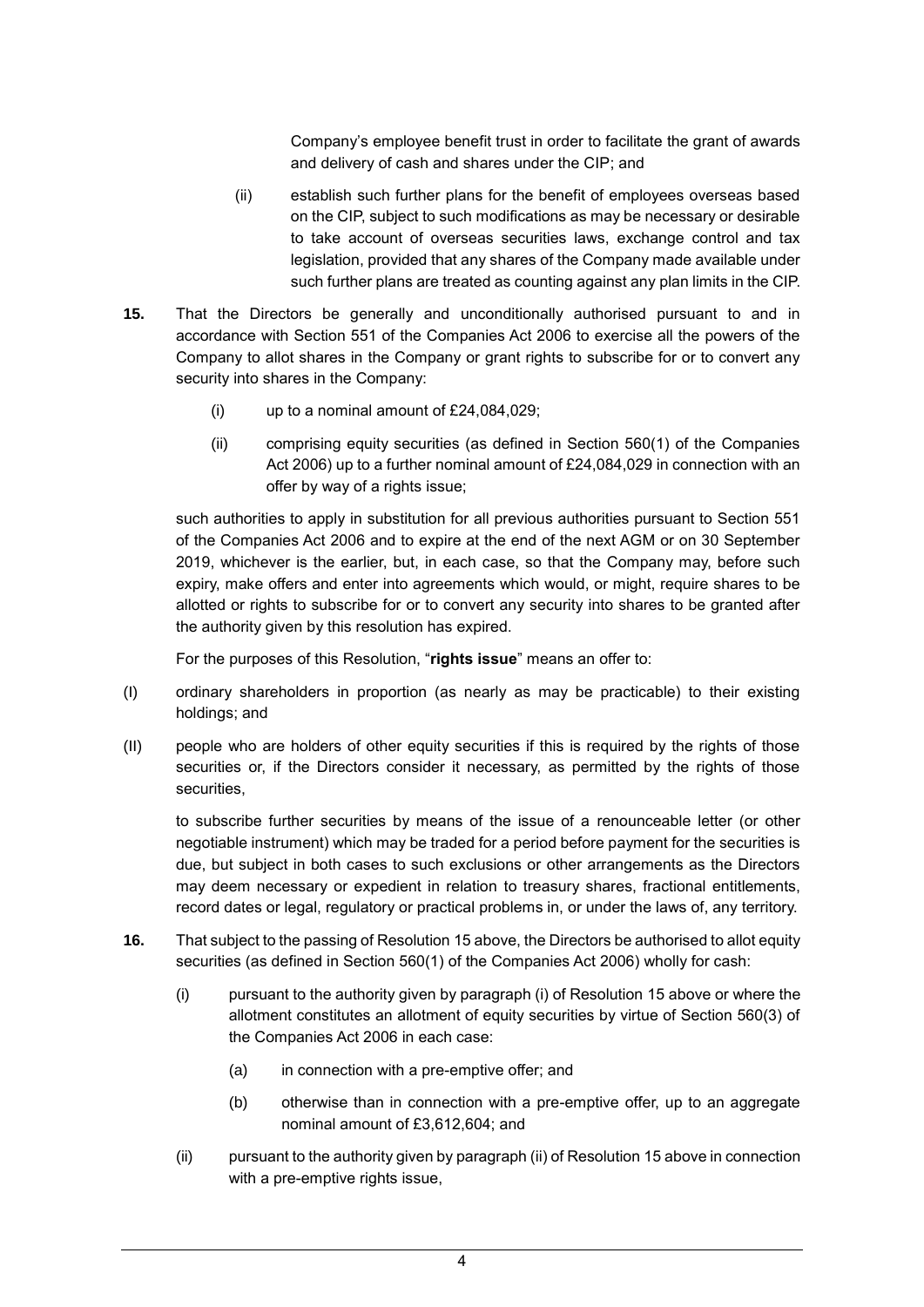as if Section 561(1) of the Companies Act 2006 did not apply to any such allotment;

such authority to expire at the end of the next Annual General Meeting of the Company or at the close of business on 30 September 2019, whichever is the earlier but so that the Company may, before such expiry, make offers and enter into agreements which would, or might, require equity securities to be allotted and treasury shares to be sold after the authority given by this resolution has expired and the Directors may allot equity securities and sell treasury shares under any such offer or agreement as if the authority had not expired.

For the purposes of this Resolution:

- **I.** "**rights issue**" has the same meaning as in Resolution 15 above;
- **II.** "**pre-emptive offer**" means an offer of equity securities open for acceptance for a period fixed by the Directors to (a) holders (other than the Company) on the register on a record date fixed by the Directors of ordinary shares in proportion to their respective holdings and (b) other persons so entitled by virtue of the rights attaching to any other equity securities held by them, but subject in both cases to such exclusions or other arrangements as the Directors may deem necessary or expedient in relation to treasury shares, fractional entitlements, record dates or legal, regulatory or practical problems in, or under the laws of, any territory;
- **III.** references to an allotment of equity securities shall include a sale of treasury shares; and
- **IV.** the nominal amount of any securities shall be taken to be, in the case of rights to subscribe for or convert any securities into shares of the Company, the nominal amount of such shares which may be allotted pursuant to such rights.
- **17.** That, subject to the passing of Resolution 15 above and in addition to any authority granted under Resolution 16 above, the Directors be authorised to allot equity securities (as defined in Section 560(1) of the Companies Act 2006) wholly for cash pursuant to the authority given by Resolution 15 above or where the allotment constitutes an allotment of equity securities by virtue of Section 560(3) of the Companies Act 2006 as if Section 561(1) of the Companies Act 2006 did not apply to any such allotment, such authority to be:
	- (i) limited to the allotment of equity securities or sale of treasury shares up to an aggregate nominal amount of £3,612,604; and
	- (ii) used only for the purposes of financing (or refinancing, if the authority is to be used within six months after the original transaction) a transaction which the Board of Directors of the Company determines to be an acquisition or other capital investment of a kind contemplated by the Statement of Principles on Disapplying Pre-Emption Rights most recently published by the Pre-Emption Group prior to the date of this notice,

such authority to expire at the end of the next Annual General Meeting of the Company or at the close of business on 30 September 2019, whichever is the earlier, but so that the Company may, before such expiry, make offers and enter into agreements which would, or might, require equity securities to be allotted and treasury shares to be sold after the authority given by this resolution has expired and the Directors may allot equity securities and sell treasury shares under any such offer or agreement as if the authority had not expired.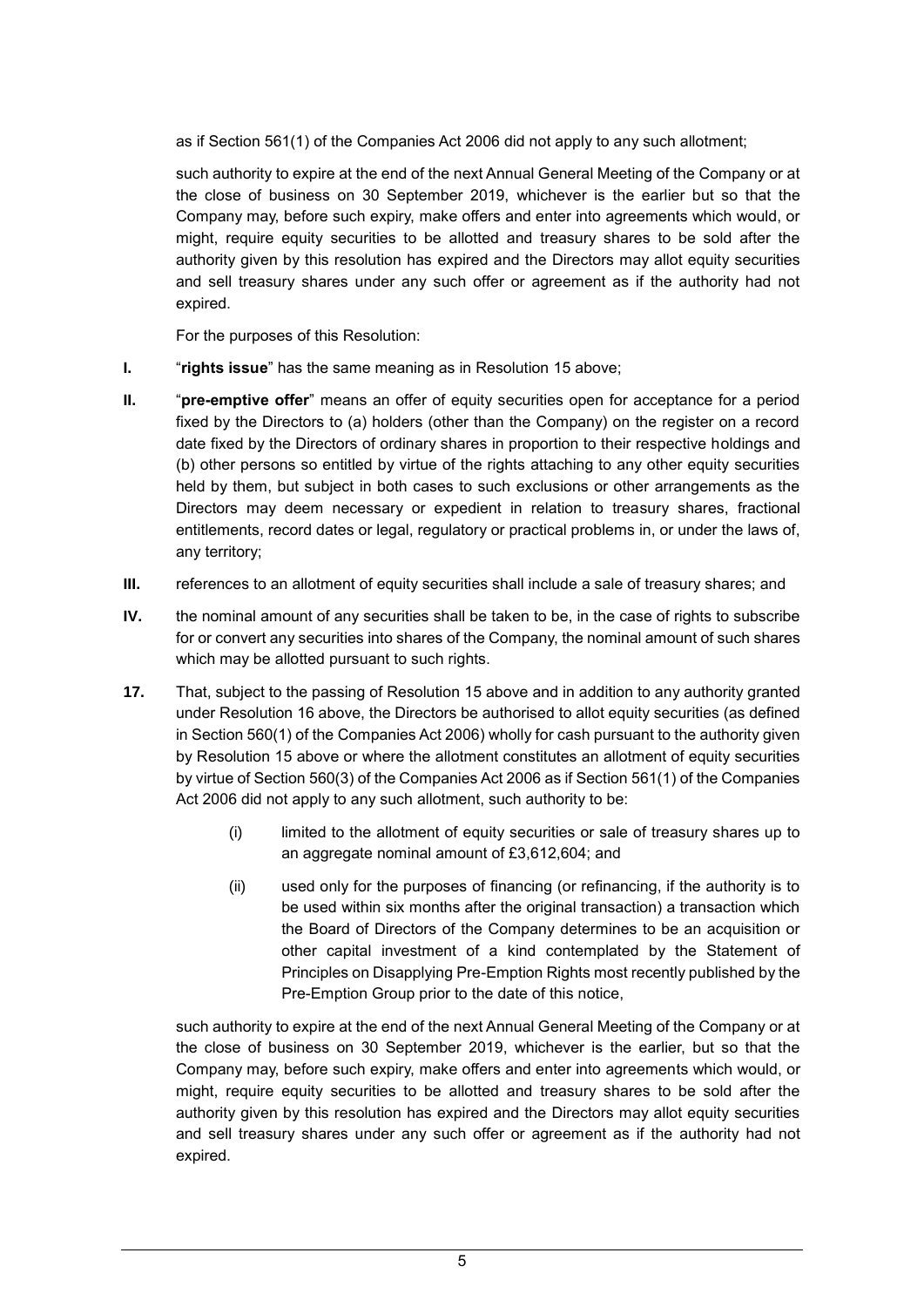- **18.** That the Company be and is hereby unconditionally and generally authorised for the purpose of Section 701 of the Companies Act 2006 to make market purchases (as defined in Section 693 of that Act) of ordinary shares of 25 pence each in the capital of the Company provided that:
	- (a) the maximum number of shares which may be purchased is 28,900,835;
	- (b) the minimum price which may be paid for each share is 25 pence;
	- (c) the maximum price which may be paid for a share is an amount equal to the higher of (a) 105 per cent of the average of the closing price of the Company's ordinary shares as derived from the London Stock Exchange Daily Official List for the 5 business days immediately preceding the day on which such share is contracted to be purchased and (b) the higher of the price of the last independent trade and the highest current bid as stipulated by Commission-adopted Regulatory Technical Standards pursuant to article 5(6) of the Market Abuse Regulation; and
	- (d) this authority shall expire at the conclusion of the Annual General Meeting of the Company held in 2019 or, if earlier, 30 September 2019 (except in relation to the purchase of shares the contract for which was concluded before the expiry of such authority and which might be executed wholly or partly after such expiry) unless such authority is renewed prior to such time.
- **19.** That a general meeting other than an annual general meeting may be called on not less than 14 clear days' notice.

BY ORDER OF THE BOARD

Jonathan Bradshaw Company Secretary 6 June 2018 Registered in England and Wales No. 05145017 Registered Office: 133 Houndsditch, London EC3A 7BX Legal Entity Identifier (LEI): 213800VB75KAZBFH5U07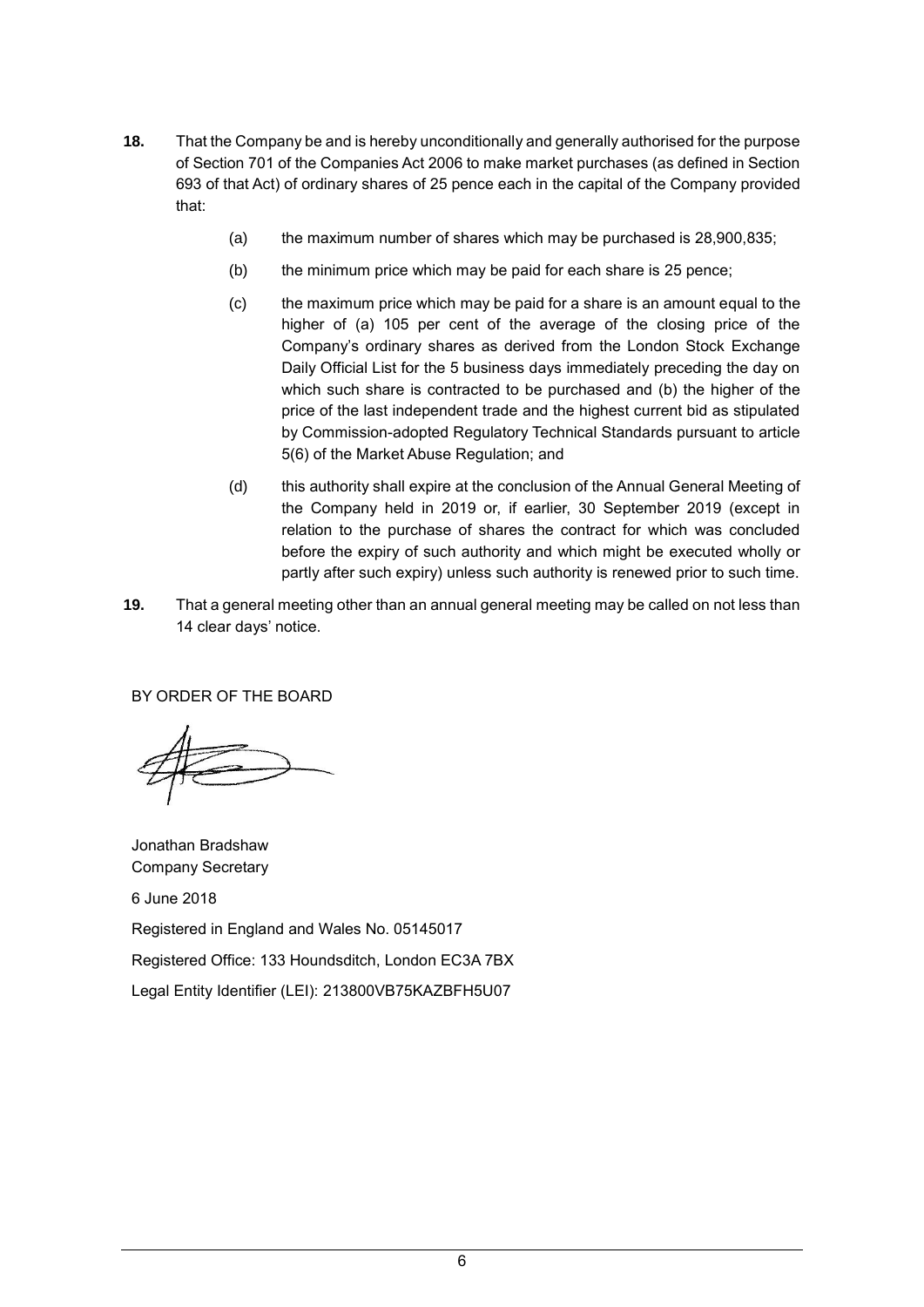#### **Notes**

#### **Proxy appointment**

- **1.** A member is entitled to appoint another person as his/her proxy to exercise all or any of his/her rights to attend, speak and vote at the Annual General Meeting (AGM). A proxy need not be a shareholder of the Company. A shareholder may appoint more than one proxy in relation to the AGM provided that each proxy is appointed to exercise the rights attached to a different share or shares held by that shareholder.
- **2.** In the case of joint holders, where more than one of the joint holders purports to appoint a proxy, only the appointment submitted by the most senior holder will be accepted. Seniority is determined by the order in which the names of the joint holders appear in the Company's register of members in respect of the joint holding (the first named being the most senior).
- **3.** A form of proxy is enclosed. The appointment of a proxy will not prevent a member from subsequently attending and voting at the meeting in person.
- **4.** To appoint a proxy the form of proxy, and any power of attorney or other authority under which it is executed (or a duly certified copy of any such power or authority), must be either (a) sent to the Company's Registrars Link Asset Services of PXS1, 34 Beckenham Road, Beckenham, Kent, BR3 4ZF, (b) the proxy appointment must be lodged using the CREST Proxy Voting Service in accordance with Note 12 below or (c) the proxy appointment must be registered electronically, by visiting the Company's Registrar's website [www.cmcmarketsshares.co.uk](http://www.capitashareportal.com/) where full details of the procedures are given, in each case so as to be received no later than 10.00 a.m. on 24 July 2018.

If you have a Form of Instruction, please note the earlier deadline of 10.00 a.m. on 23 July 2018, for lodging your form or voting instructions online.

#### **Nominated persons**

**5.** The right to appoint a proxy does not apply to persons whose shares are held on their behalf by another person and who have been nominated to receive communications from the Company in accordance with Section 146 of the Companies Act 2006 ("**nominated persons**"). Nominated persons may have a right under an agreement with the member who holds the shares on their behalf to be appointed (or to have someone else appointed) as a proxy. Alternatively, if nominated persons do not have such a right, or do not wish to exercise it, they may have a right under such an agreement to give instructions to the person holding the shares as to the exercise of voting rights.

#### **Information about shares and voting**

**6.** Holders of ordinary shares are entitled to attend and vote at general meetings of the Company. The total number of issued ordinary shares in the Company on 6 June 2018, which is the latest practicable date before the publication of this document is 289,008,354, carrying one vote each on a poll. Therefore, the total number of votes exercisable as at 6 June 2018 are 289,008,354.

#### **Right to attend and vote**

**7.** Entitlement to attend and vote at the meeting, and the number of votes which may be cast at the meeting, will be determined by reference to the Company's register of members at close of business on 24 July 2018 or, if the meeting is adjourned, 48 hours before the time fixed for the adjourned meeting (as the case may be). In each case, changes to the register of members after such time will be disregarded.

#### **Venue arrangements**

- **8.** To facilitate entry to the meeting, members are requested to bring with them the admission card which is attached to the proxy card.
- **9.** Members should note that the doors to the AGM meeting room will be open at 9.30 a.m. (Shareholder registration from 9.00 a.m.).
- **10.** Mobile phones may not be used in the meeting room. Cameras and recording equipment are not allowed in the meeting room.

#### **CREST members**

- **11.** CREST members who wish to appoint a proxy or proxies through the CREST electronic proxy appointment service may do so for the meeting (and any adjournment of the meeting) by following the procedures described in the CREST Manual. CREST Personal Members or other CREST sponsored members (and those CREST members who have appointed a voting service provider) should refer to their CREST sponsor or voting service provider, who will be able to take the appropriate action on their behalf.
- **12.** In order for a proxy appointment or instruction made by means of CREST to be valid, the appropriate CREST message (a "**CREST Proxy Instruction**") must be properly authenticated in accordance with Euroclear's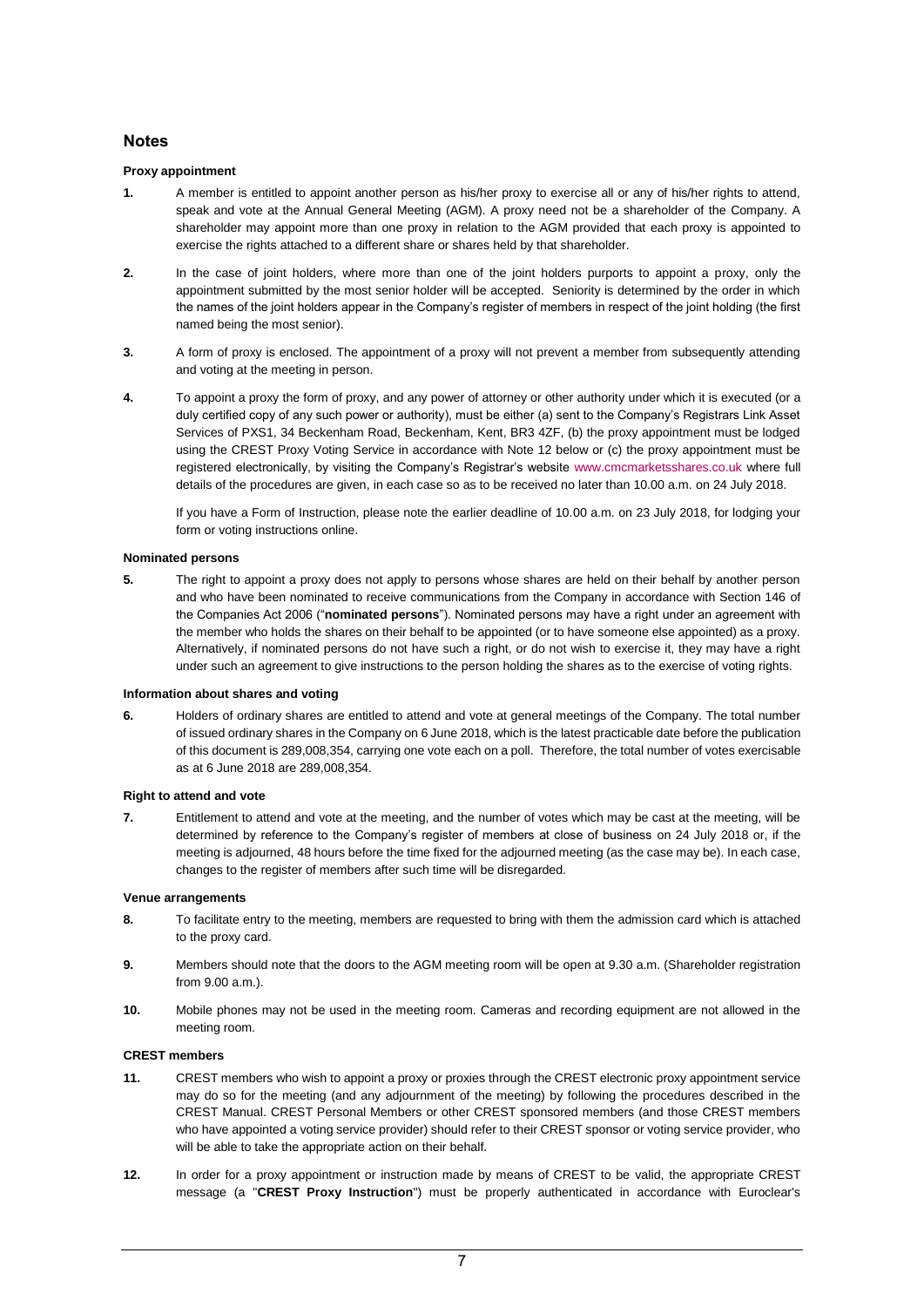specifications and must contain the information required for such instructions, as described in the CREST Manual (available via [www.euroclear.com/CREST\)](file://///erepfs01/Home_012$/szcurtis/My%20Documents/www.euroclear.com/CREST). The message (regardless of whether it constitutes the appointment of a proxy or an amendment to the instruction given to a previously appointed proxy) must, in order to be valid, be transmitted so as to be received by the issuer's agent RA10 by the latest time(s) for receipt of proxy appointments specified in Note 4 above. For this purpose, the time of receipt will be taken to be the time (as determined by the timestamp applied to the message by the CREST Applications Host) from which the issuer's agent is able to retrieve the message by enquiry to CREST in the manner prescribed by CREST. After this time any change of instructions to a proxy appointed through CREST should be communicated to the proxy by other means.

- **13.** CREST members (and, where applicable, their CREST sponsors or voting service providers) should note that Euroclear does not make available special procedures in CREST for any particular messages. Normal system timings and limitations will therefore apply in relation to the input of CREST Proxy Instructions. It is the responsibility of the CREST member concerned to take (or, if the CREST member is a CREST personal member or sponsored member or has appointed a voting service provider, to procure that his/her CREST sponsor or voting service provider takes) such action as shall be necessary to ensure that a message is transmitted by means of the CREST system by any particular time. In this connection, CREST members (and, where applicable, their CREST sponsors or voting service providers) are referred, in particular, to those sections of the CREST Manual concerning practical limitations of the CREST system and timings.
- **14.** The Company may treat as invalid a CREST Proxy Instruction in the circumstances set out in Regulation 35(5)(a) of the Uncertificated Securities Regulations 2001.

#### **Corporate representatives**

**15.** Any corporation which is a member can appoint one or more corporate representatives who may exercise on its behalf all of its powers as a member provided that they do not do so in relation to the same shares.

#### **Audit concerns**

**16.** Shareholders should note that, under Section 527 of the Companies Act 2006, members meeting the threshold requirements set out in that section have the right to require the company to publish on a website a statement setting out any matter relating to: (i) the audit of the Company's accounts (including the auditor's report and the conduct of the audit) that are to be laid before the AGM for the financial year beginning 1 April 2017; or (ii) any circumstance connected with an auditor of the Company appointed for the financial year beginning 1 April 2017 ceasing to hold office since the previous meeting at which annual accounts and reports were laid. The Company may not require the shareholders requesting any such website publication to pay its expenses in complying with Sections 527 or 528 (requirements as to website availability) of the Companies Act 2006. Where the Company is required to place a statement on a website under Section 527 of the Companies Act 2006, it must forward the statement to the Company's auditor not later than the time when it makes the statement available on the website. The business which may be dealt with at the AGM for the relevant financial year includes any statement that the Company has been required under Section 527 of the Companies Act 2006 to publish on a website.

#### **Questions**

**17.** Any member or their proxy attending the meeting has the right to ask questions. The Company must cause to be answered any such question relating to the business being dealt with at the meeting but no such answer need be given if (a) to do so would interfere unduly with the preparation for the meeting or involve the disclosure of confidential information, (b) the answer has already been given on a website in the form of an answer to a question, or (c) it is undesirable in the interests of the Company or the good order of the meeting that the question be answered.

#### **Website information**

**18.** A copy of this notice and other information required by Section 311A of the Companies Act 2006 can be found at www.cmcmarkets.com/group/.

#### **Voting by poll**

**19.** Each of the resolutions to be put to the meeting will be voted on by poll and not by show of hands. A poll reflects the number of voting rights exercisable by each member and so the board considers it a more democratic method of voting. Members and proxies attending the meeting will be asked to complete a poll card to indicate how they wish to cast their votes. These cards will be collected at the end of the meeting. The results of the poll will be published on the Company's website and notified to the UK Listing Authority once the votes have been counted and verified.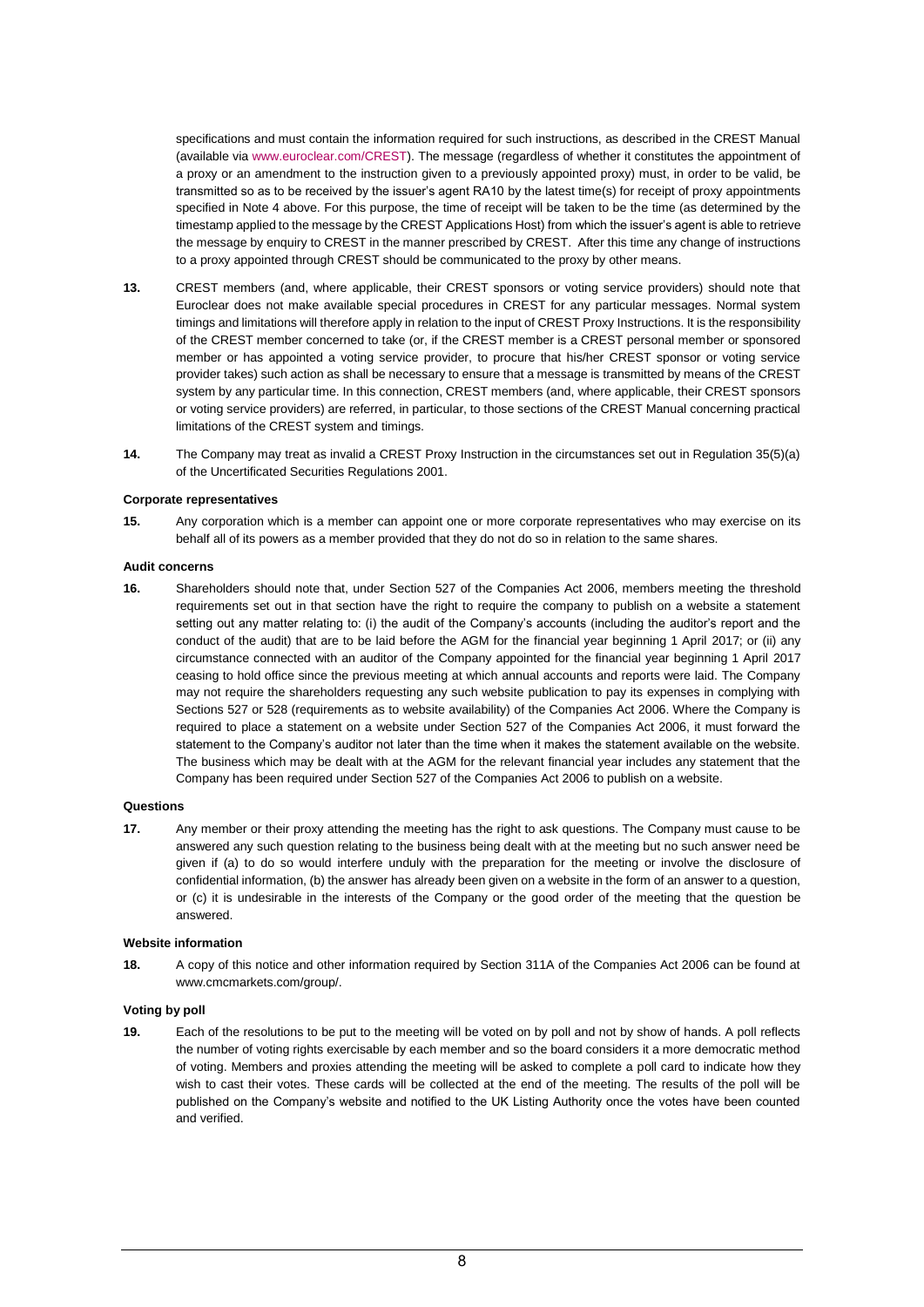#### **Use of electronic address**

**20.** Members may not use any electronic address provided in either this notice of meeting or any related documents (including the enclosed form of proxy) to communicate with the Company for any purposes other than those expressly stated.

#### **Documents available for inspection**

- **21.** Copies of the following documents may be inspected during normal business hours on any weekday (Saturdays, Sundays and public holidays excepted) at the registered office of the Company at 133 Houndsditch, London EC3A 7BX up to and including the date of the AGM and at the Company's registered office from 15 minutes before the AGM until it ends:
	- the executive directors' service contracts
	- letters of appointment of the non-executive directors; and
	- rules of the Combined Incentive Plan ("CIP")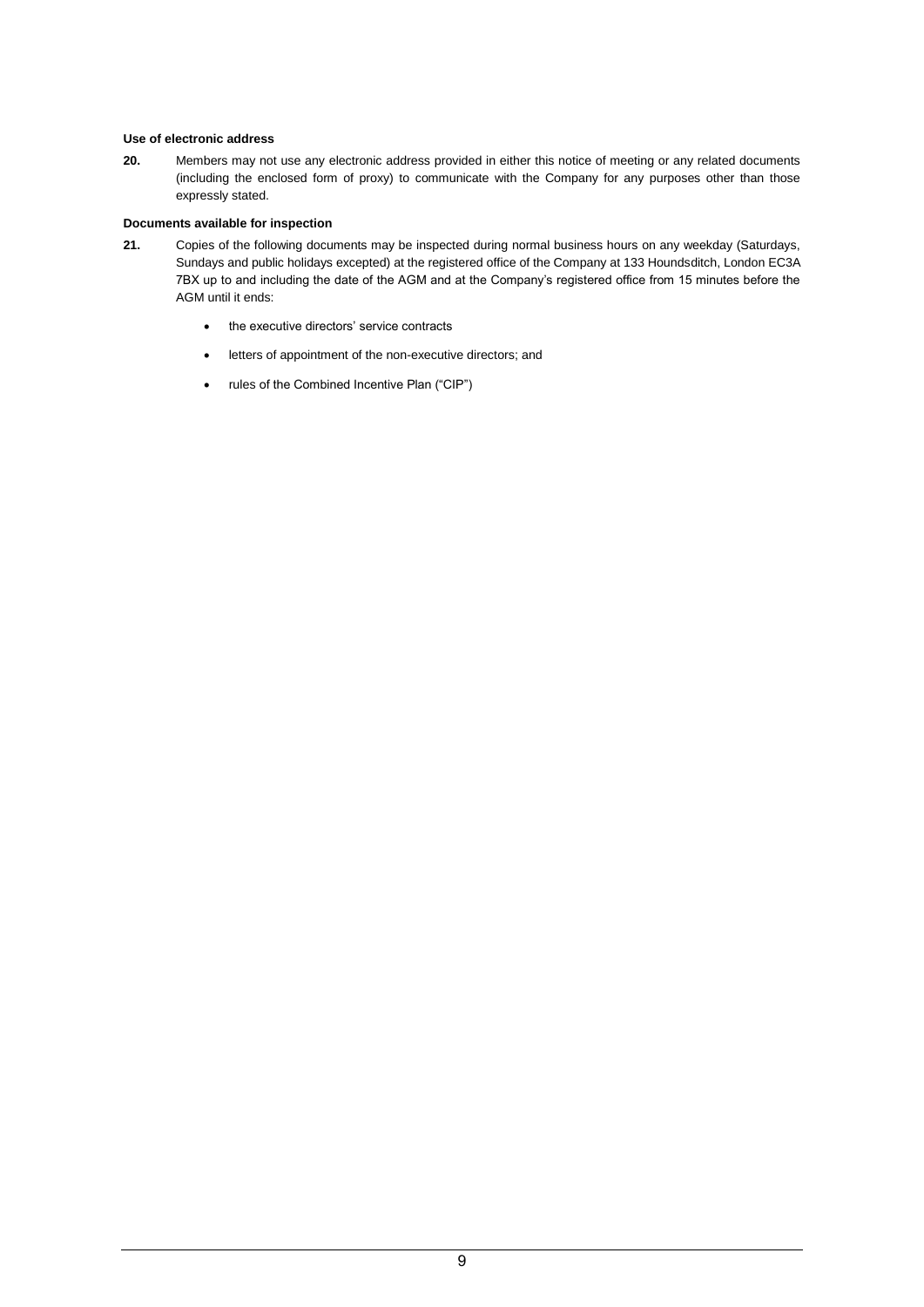# **EXPLANATORY NOTES TO THE RESOLUTIONS**

The following pages give an explanation of the proposed resolutions.

Resolutions 1 to 15 are proposed as ordinary resolutions. This means that for each of those resolutions to be passed, more than 50% of the votes cast must be in favour of the resolution.

Resolutions 16 to 19 are proposed as special resolutions. This means that for each of those resolutions to be passed, at least 75% of the votes cast must be in favour of the resolution.

Under the Listing Rules, Peter Cruddas and Fiona Cruddas are classed as "controlling shareholders" of the Company. This means that the independent non-executive Directors of the Company must be elected or re-elected by a majority of the votes cast by the independent shareholders of the Company, as well as by a majority of the votes cast by all the shareholders. The independent shareholders of the Company, means all the shareholders of the Company other than Peter Cruddas and Fiona Cruddas. Therefore, the resolutions for the election of the independent non-executive Directors (Resolutions 3 to 6) will be taken on a poll and the votes cast by the independent shareholders and by all the shareholders will be calculated separately. Such resolutions will be passed only if a majority of the votes cast by the independent shareholders are in favour, in addition to a majority of the votes cast by all the shareholders being in favour.

If the ordinary resolution to approve the election of an existing independent non-executive Director is passed, but separate approval by the independent shareholders is not given, the Listing Rules permit an existing independent non-executive Director to remain in office pending a further ordinary resolution of all the shareholders to approve the election of the Director. Such a resolution may only be voted on within the period of between 90 days and 120 days following the date of the original vote.

### **Resolutions 3-9: Election or Re-election of Directors**

In accordance with the recommendations of the UK Corporate Governance Code (the Code), all Directors are seeking election or re-election at this and separate resolutions are proposed for each. As explained in the Nomination Committee section of the Annual Report & Accounts, a formal Board performance evaluation was not undertaken during the financial year ended 31 March 2018. However, the Chairman confirms that all Directors standing for election or re-election at the 2018 AGM continue to be effective and demonstrate commitment to their roles. Biographical details for these Directors are provided on pages 50 to 51 of the Annual Report & Accounts.

None of the independent non-executive Directors seeking election or re-election at the 2018 AGM has any existing or previous relationship with the Company, nor with any controlling shareholder of the Company or any associate of a controlling shareholder of the Company within the meaning of LR 13.8.17 R (1).

The Company's Nomination Committee considers the appointment and replacement of Directors subject to the rules set out in the Company's Articles of Association. The Nomination Committee will normally engage an independent search consultant with no connection to the Company to find appropriate candidates for the Board with the requisite skills, and in doing so will take account of relevant guidelines and legislation relating to the appointment of individuals to boards. The Nomination Committee may also consider candidates introduced to the Company from other sources.

In considering the independent non-executive Directors' independence, the Board has taken into consideration the guidance provided by the UK Corporate Governance Code. The Board considers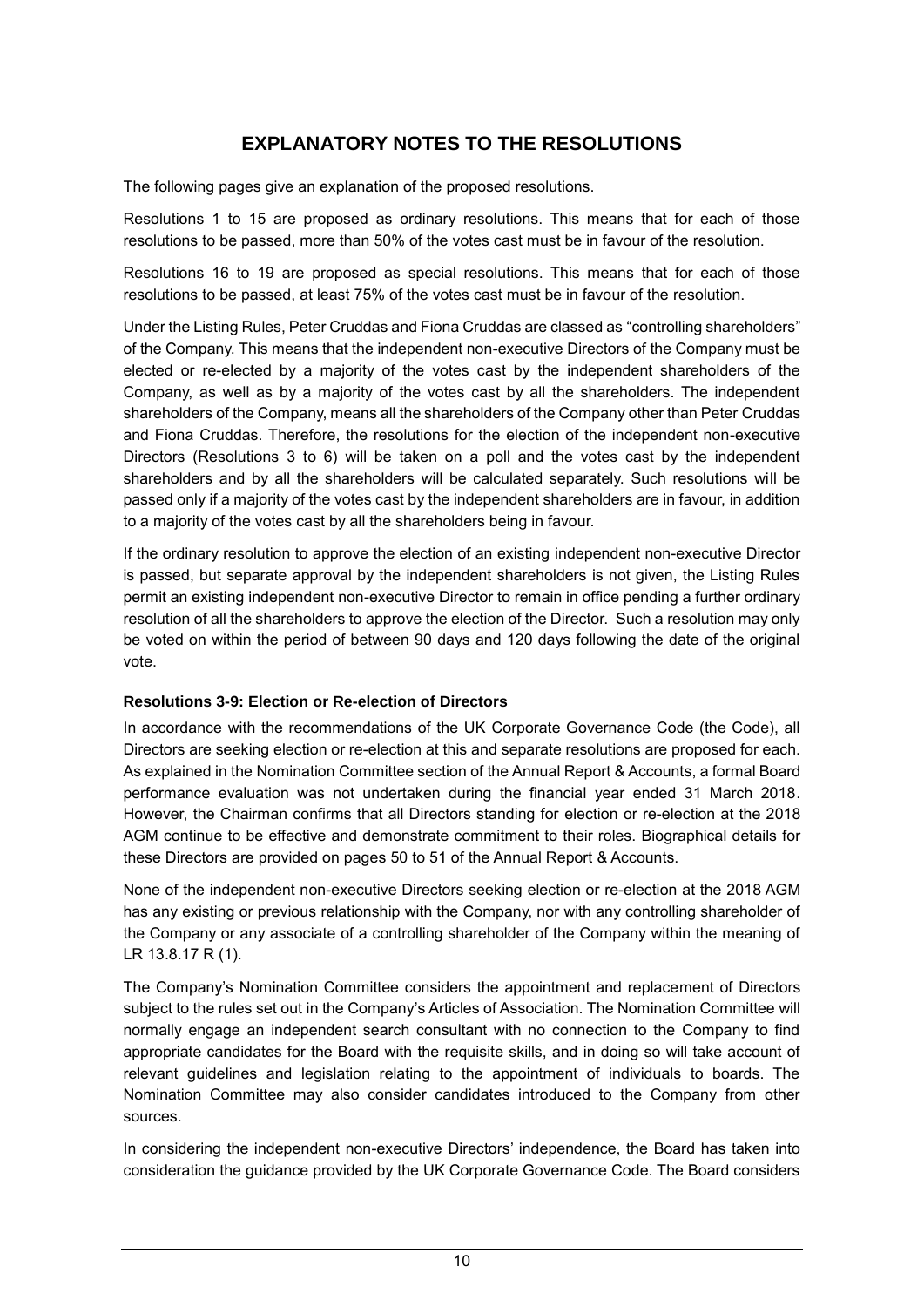James Richards, Paul Wainscott, Sarah Ing and Clare Salmon to be independent in accordance with Provision B.1.1 of the UK Corporate Governance Code.

#### **Resolutions 10 and 11: Re-election of Auditor and Auditor's remuneration**

The Company is obliged by law to appoint the Auditor annually. PricewaterhouseCoopers LLP were first appointed as Auditor at the 2010 AGM. This resolution proposes that PricewaterhouseCoopers LLP be reappointed as the Company's Auditor. In Resolution 11, shareholders are being asked to authorise the Group Audit Committee to determine the remuneration of the Company's Auditor.

#### **Resolution 12: Directors' Remuneration Policy**

The Companies Act 2006 requires the Company to ask shareholders to approve the Directors' Remuneration Policy. This is set out on pages 69 to 76 of the Annual Report & Accounts for the year ended 31 March 2018. Resolution 12 is a binding vote. If approved by shareholders, the Directors' Remuneration Policy will take effect immediately after the end of the 2018 AGM and will apply until replaced by a new or amended policy.

#### **Resolution 13: Directors' Remuneration Report**

This resolution deals with the remuneration paid to the Directors during the year under review. Shareholders are invited to vote on the Directors' Remuneration Report (excluding the Directors' Remuneration Policy set out on pages 69 to 76 of the Annual Report & Accounts) which appears on pages 66 to 82 of the Annual Report & Accounts. Resolution 14 is an advisory vote and does not determine the Directors' remuneration arrangements.

#### **Resolution 14: Combined Incentive Plan**

The Company is seeking shareholders' approval to adopt the CIP. The Directors, following a recommendation from the Remuneration Committee, propose to implement the CIP as a unified short and long term incentive plan. The CIP is designed to support the Company's remuneration strategy for executives and key senior employees and enables the delivery of cash and deferred share awards which relate to company and participant performance over a financial year. Awards under the CIP will be made following each financial year, subject to satisfaction of company, personal and strategic performance targets set by the Remuneration Committee and as set out in the Directors' Remuneration Policy. Awards for Executive Directors will comprise: (i) cash (replacing the existing annual bonus short term incentive arrangement and for Executive Directors will initially form 45% of the grant award value) and (ii) deferred share awards (as to 55% of the remaining grant award value) 1 . Share awards will vest over five years from grant subject to a three year performance underpin target set and measured by the Remuneration Committee as well as continued employment. For Executive Directors the deferred share awards will vest in three tranches on the third, fourth and fifth anniversaries of grant. The directors consider the CIP to be a simplified reward and incentive arrangement which aligns effectively with the strategic objectives of the Company and the objectives of the Directors' Remuneration Policy. The CIP will also enable the Company to align the interests of key employees, executives with those of shareholders, and to recruit, retain and motivate key staff.

A summary of the principal terms of the CIP is set out in the Appendix to this notice. A copy of the rules of the CIP will be available for inspection during normal business hours on Monday to Friday each week (public holidays excepted) at the Company's Registered Office: 133 Houndsditch, London EC3A 7BX, from the date of this document up to and including the date of the 2018 AGM

<sup>1</sup> <sup>1</sup> The current CEO will not be eligible for share awards under the CIP.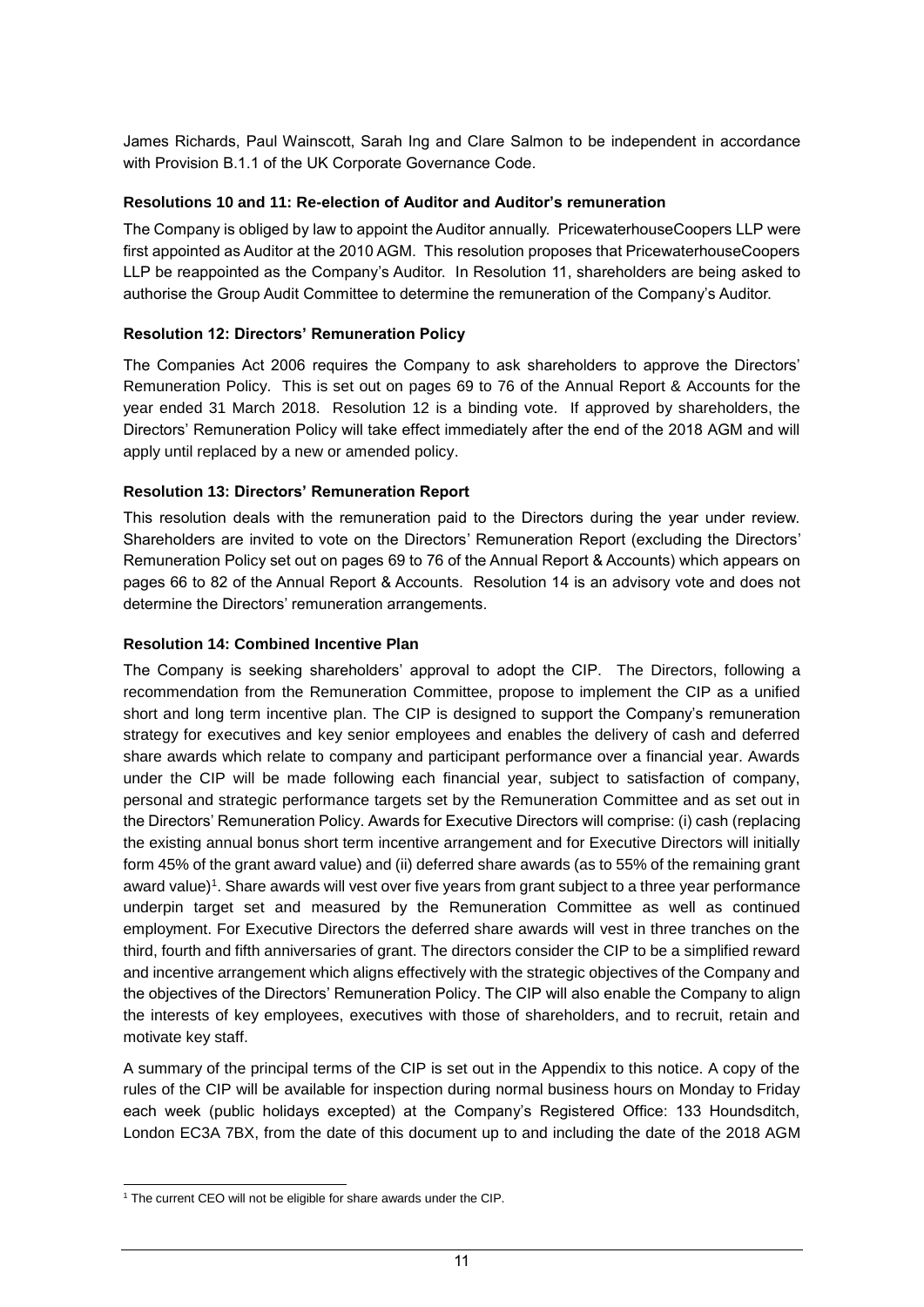and at the place of the 2018 AGM from 15 minutes before start of the meeting until the close of the meeting.

### **Resolution 15: Authority to allot shares**

The purpose of Resolution 15 is to renew the Directors' power to allot shares.

The authority in paragraph (i) will allow the Directors to allot new shares and grant rights to subscribe for, or convert other securities into, shares up to a nominal value of £24,084,029, which is equivalent to approximately 33 per cent of the total issued ordinary share capital of the Company, exclusive of treasury shares, as at 6 June 2018.

The authority in paragraph (ii) will allow the Directors to allot new shares and grant rights to subscribe for, or convert other securities into, shares only in connection with a rights issue up to a further nominal value of £24,084,029, which is equivalent to approximately 33 per cent of the total issued ordinary share capital of the Company, exclusive of treasury shares, as at 6 June 2018. This is in line with the Investment Association's Share Capital Management Guidelines issued in July 2016.

At 6 June 2018, the Company did not hold any shares in treasury.

There are no present plans to undertake a rights issue or to allot new shares other than in connection with employee share and incentive plans. The Directors consider it desirable to have the maximum flexibility permitted by corporate governance guidelines to respond to market developments and to enable allotments to take place to finance business opportunities as they arise.

If the resolution is passed the authority will expire on the earlier of 30 September 2019 and the end of the AGM in 2019.

### **Resolutions 16 and 17 – Disapplication of pre-emption rights**

If the Directors wish to allot new shares and other equity securities, or sell treasury shares, for cash (other than in connection with an employee share scheme), company law requires that these shares are offered first to shareholders in proportion to their existing holdings.

The Pre-Emption Group's Statement of Principles supports the annual disapplication of pre-emption rights in respect of allotments of shares and other equity securities and sales of treasury shares for cash representing no more than 5 per cent of issued ordinary share capital (exclusive of treasury shares), without restriction as to the use of proceeds of those allotments.

Accordingly, the purpose of Resolution 16 is to authorise the Directors to allot new shares and other equity securities pursuant to the allotment authority given by Resolution 15, or sell treasury shares, for cash (I) in connection with a pre-emptive offer or pre-emptive rights issue or (II) otherwise up to a nominal value of £3,612,604, equivalent to five per cent of the total issued ordinary share capital of the Company excluding treasury shares, as at 6 June 2018 , without the shares first being offered to existing shareholders in proportion to their existing holdings.

At 6 June 2018, the Company did not hold any shares in treasury.

The Pre-Emption Group's Statement of Principles also supports the annual disapplication of preemption rights in respect of allotments of shares and other equity securities and sales of treasury shares for cash representing no more than an additional 5 per cent of issued ordinary share capital (exclusive of treasury shares), to be used only in connection with an acquisition or specified capital investment. The Pre-Emption Group's Statement of Principles defines "specified capital investment" as meaning one or more specific capital investment related uses for the proceeds of an issue of equity securities, in respect of which sufficient information regarding the effect of the transaction on the Company, the assets the subject of the transaction and (where appropriate) the profits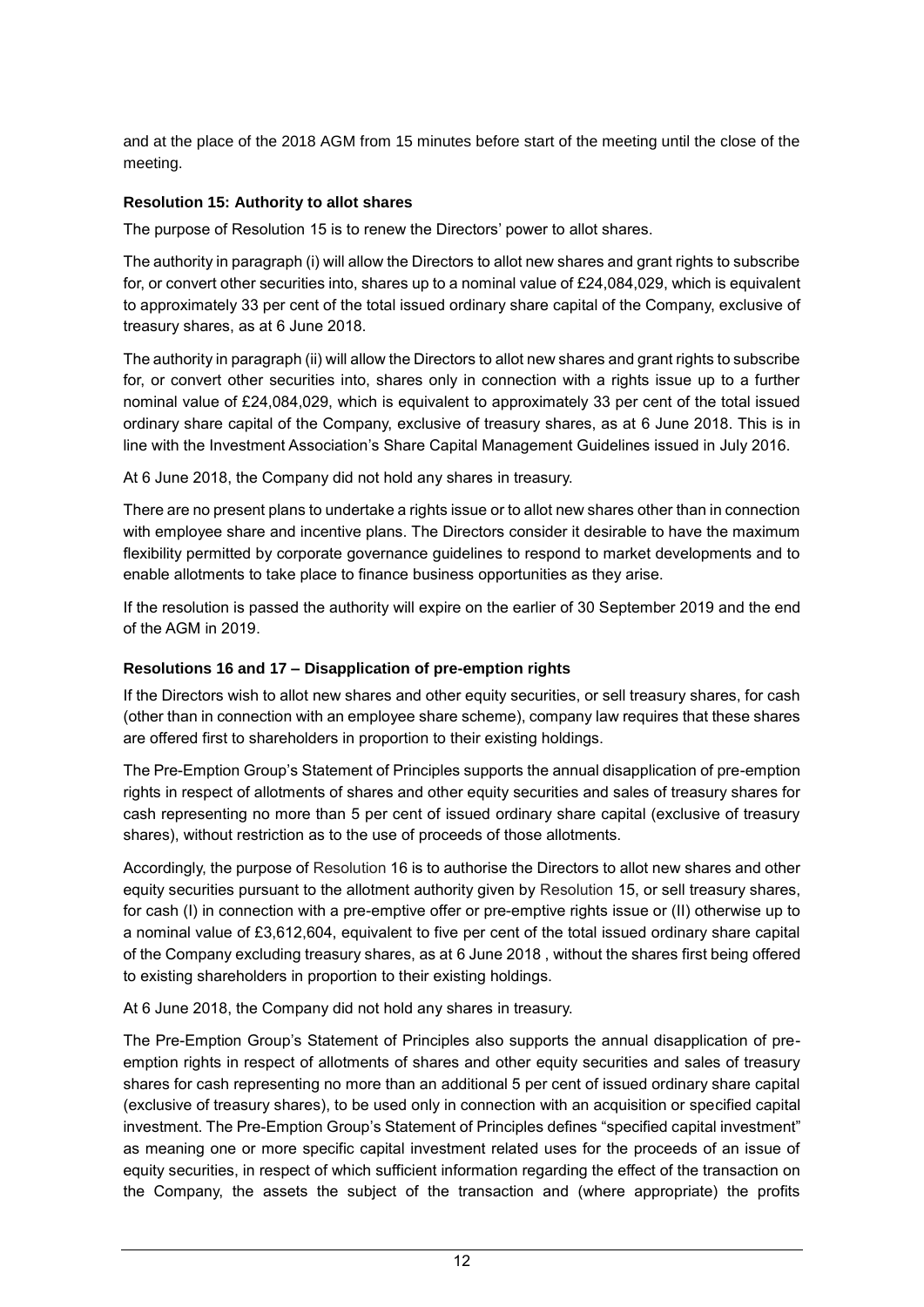attributable to them is made available to shareholders to enable them to reach an assessment of the potential return.

Accordingly, and in line with the template resolutions published by the Pre-Emption Group in May 2016, the purpose of Resolution 17 is to authorise the Directors to allot new shares and other equity securities pursuant to the allotment authority given by Resolution 15, or sell treasury shares, for cash up to a further nominal amount of £3,612,604, equivalent to 5 per cent of the total issued ordinary share capital of the Company as at 6 June 2018, exclusive of treasury shares, only in connection with an acquisition or specified capital investment which is announced contemporaneously with the allotment, or which has taken place in the preceding six-month period and is disclosed in the announcement of the issue. If the authority given in Resolution 17 is used, the Company will publish details of the placing in its next annual report.

The Board intends to adhere to the provisions in the Pre-emption Group's Statement of Principles and not to allot shares or other equity securities or sell treasury shares for cash on a non pre-emptive basis pursuant to the authority in Resolution 16 in excess of an amount equal to 7.5 per cent of the total issued ordinary share capital of the Company, excluding treasury shares, within a rolling threeyear period, other than:

- (i) with prior consultation with shareholders; or
- (ii) in connection with an acquisition or specified capital investment which is announced contemporaneously with the allotment or which has taken place in the preceding six-month period and is disclosed in the announcement of the allotment.

The Board has no current intention of exercising the authorities in Resolutions 16 and 17 but considers them to be appropriate in order to allow the Company flexibility to finance business opportunities or to conduct a pre-emptive offer or rights issue without the need to comply with the strict requirements of the statutory pre-emption provisions.

If Resolutions 16 and 17 are passed the authority will expire on the earlier of 30 September 2019 and the end of the AGM in 2019.

### **Resolution 18 – Purchase of own shares**

The effect of this resolution is to renew the authority granted to the Company to purchase its own ordinary shares, up to a maximum of 28,900,835 ordinary shares, until the AGM in 2019 or 30 September 2019 whichever is the earlier. This represents 10% of the ordinary shares in issue as at 6 June 2018 and the Company's exercise of this authority is subject to the stated upper and lower limits on the price payable.

Although there is no current intention to do so but if any shares are purchased, they will be either cancelled or held as treasury shares, as determined by the Directors at the time of purchase. Shares will only be purchased for the purposes of employee share schemes, or if the Directors consider such purchases to be in the best interests of shareholders generally and that they can be expected to result in an increase in earnings per share. The authority will only be used after careful consideration, taking into account market conditions prevailing at the time, other investment opportunities, appropriate gearing levels and the overall financial position of the Company. Shares held as treasury shares will not automatically be cancelled and will not be taken into account in future calculations of earnings per share (unless they are subsequently resold or transferred out of treasury).

As at 6 June 2018 (being the latest practicable date prior to the publication of this Notice), there were 4,362,471 outstanding share options and awards granted under all share option schemes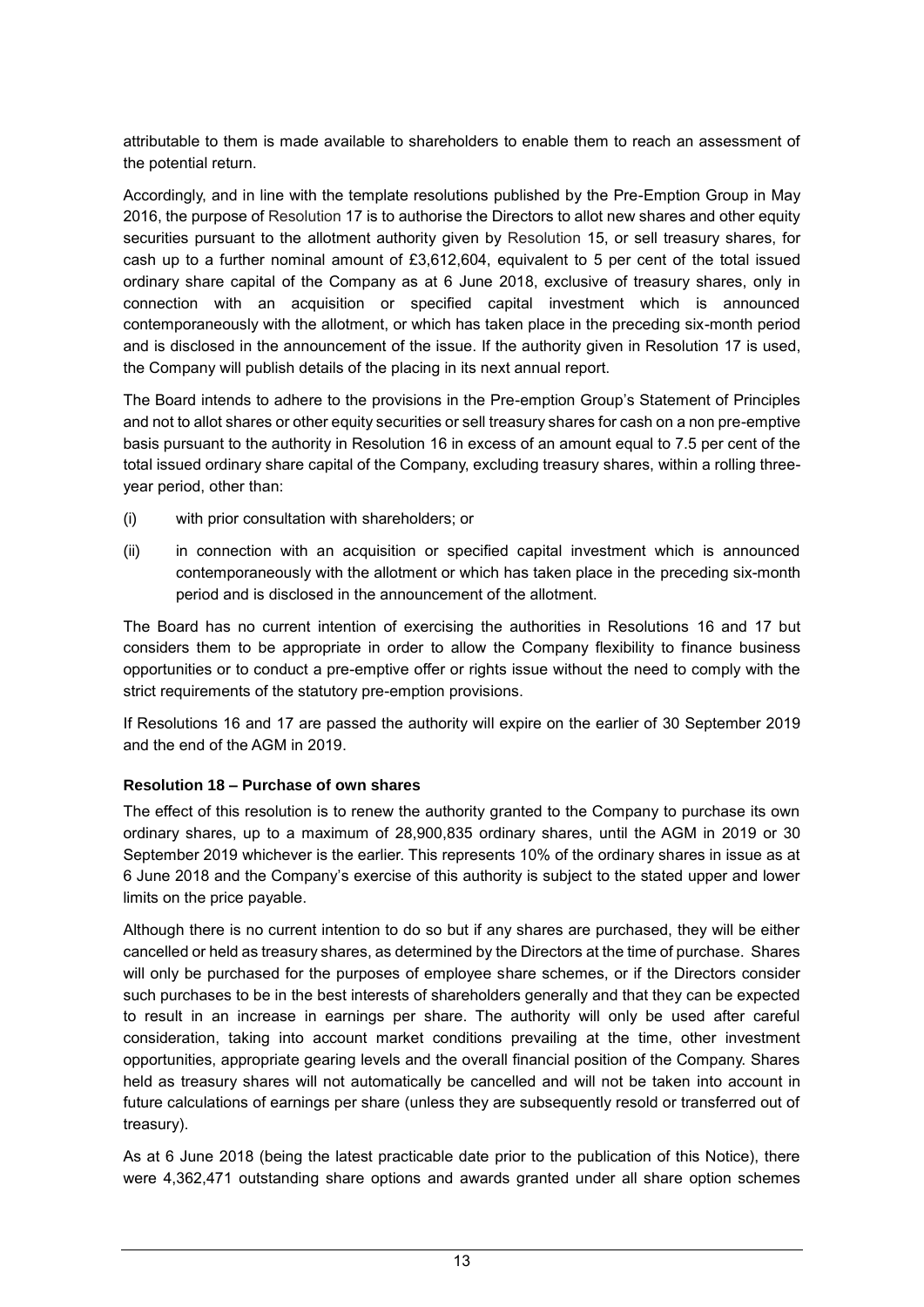operated by the Company and NIL outstanding warrants, which, if exercised would represent 1.49% of the issued ordinary share capital of the Company. If this authority were exercised in full, that percentage would increase to 1.65%.

### **Resolution 19: Notice of general meetings**

Under the Companies Act 2006, the notice period required for all general meetings of the Company is 21 days. AGMs will always be held on at least 21 clear days' notice but shareholders can approve a shorter notice period for other general meetings, as long as this is not less than 14 clear days.

In order to maintain flexibility for the Company, Resolution 19 seeks such approval. The approval will be effective until the Company's next Annual General Meeting, when it is intended that a similar resolution will be proposed. As at 6 June 2018 there was no intention by the Board to call a general meeting using the shorter 14 days' notice period.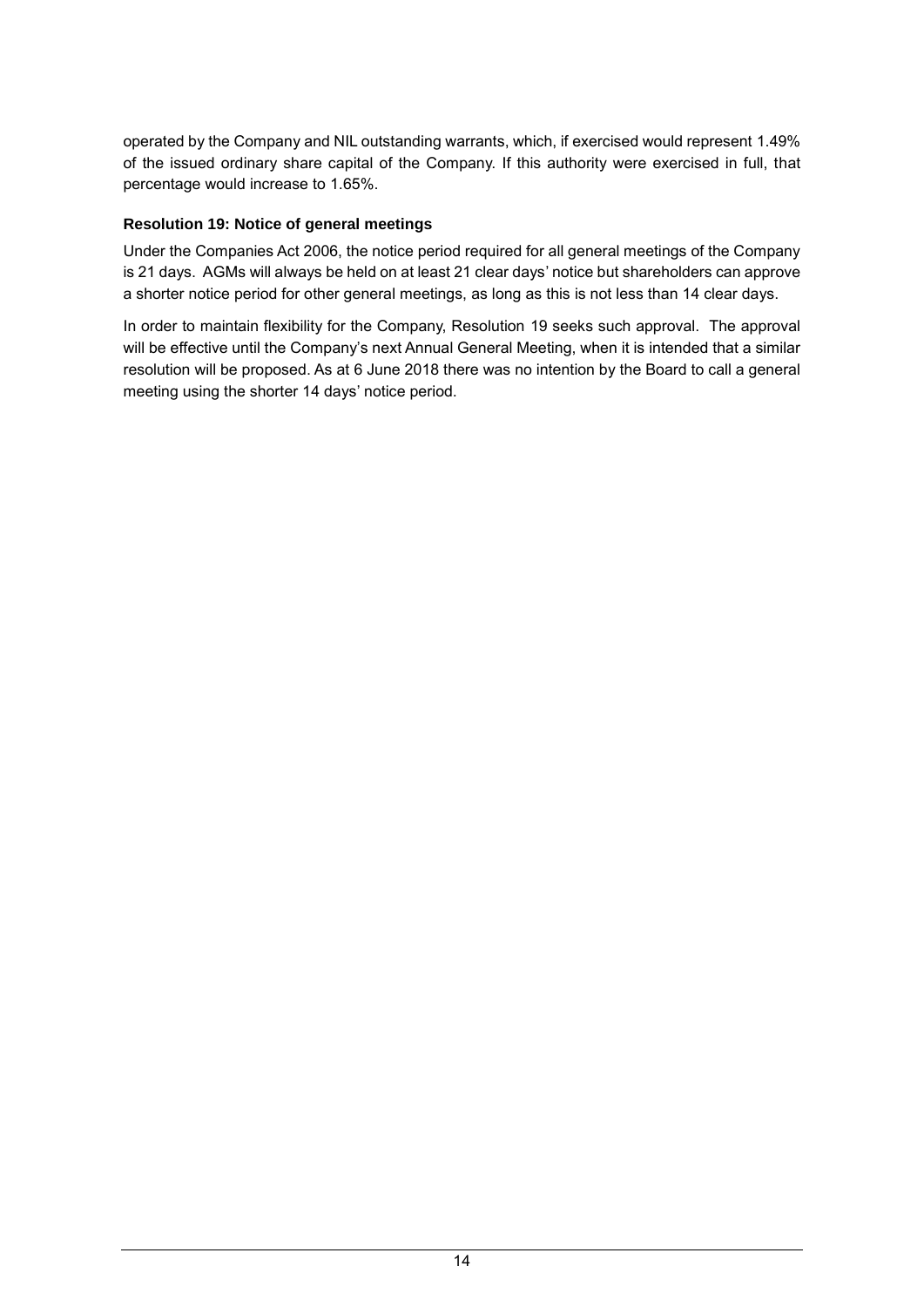# **Shareholders' frequently asked questions and useful information**

#### **If you wish to attend the 2018 AGM**

There is a map showing the offices of CMC Markets plc on the reverse of the attendance card.

Please bring your attendance card (attached to the Form of Proxy) with you as this will help with registration formalities.

#### **How do I contact Link?**

#### By phone

Tel: 0871 664 0300

Calls cost 12p per minute plus your phone's access charge. Calls outside the United Kingdom will be charged at the applicable international rate. Lines are open between 09:00 – 17:30, Monday to Friday excluding public holidays in England and Wales.

Please have the Form of Proxy or voting form to hand as you may be asked to quote your shareholder reference number.

By mail

Link Asset Services The Registry 34 Beckenham Road Beckenham Kent BR3 4TU

#### **What is a proxy and who can be one?**

A proxy is someone appointed by you to attend the meeting and vote on your behalf. This can be a person of your choosing or the Chairman of the meeting. A proxy does not need to be a shareholder in the Company but must attend the meeting if your votes are to be cast.

### **How do I return the proxy or voting form?**

Please use the enclosed envelope. Postage is already paid if mailed in mainland UK. If you mail these documents from overseas, you must pay the appropriate local postage costs.

### **Can I lodge my proxy and voting instructions online?**

Yes. Please see the Form of Proxy for details on how to do this.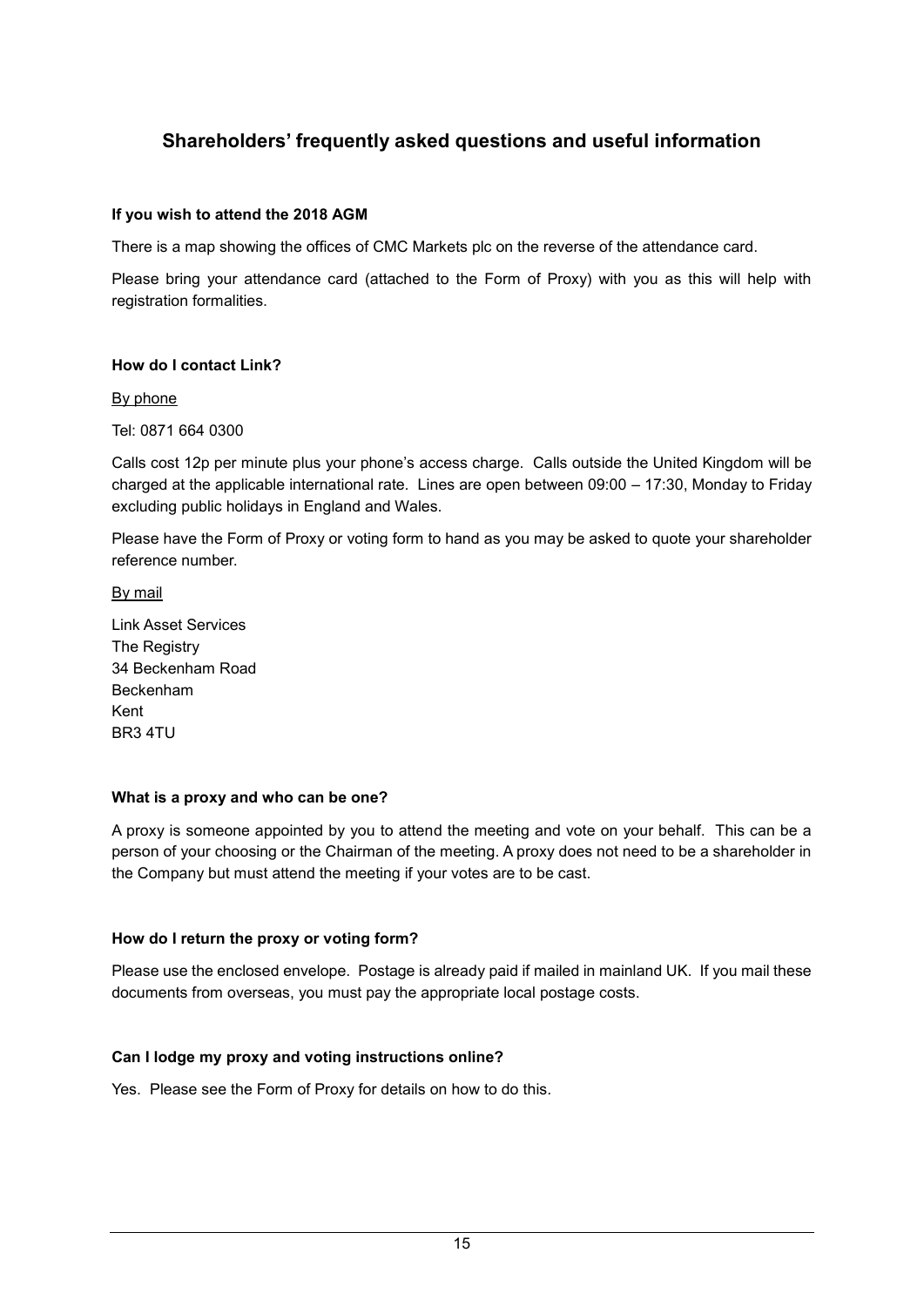### **The day of the 2018 AGM**

Doors open for shareholder registration at 9.00 a.m. Light refreshments will be available. Shareholders will be invited to take seats in the meeting room from 9.30 a.m. for a 10.00 a.m. start to the meeting. The final poll results will be released to the London Stock Exchange following the meeting. The aforementioned times are indicative only and may be subject to change.

### **Note regarding future AGMs**

Please note that for future AGMs from 2019, shareholders will not receive a Form of Proxy in the post. Instead, shareholders will receive instruction to vote and how to register to do so. Shareholders will still be able to vote in person at future AGMs and may request a hard copy Form of Proxy directly from the Registrar.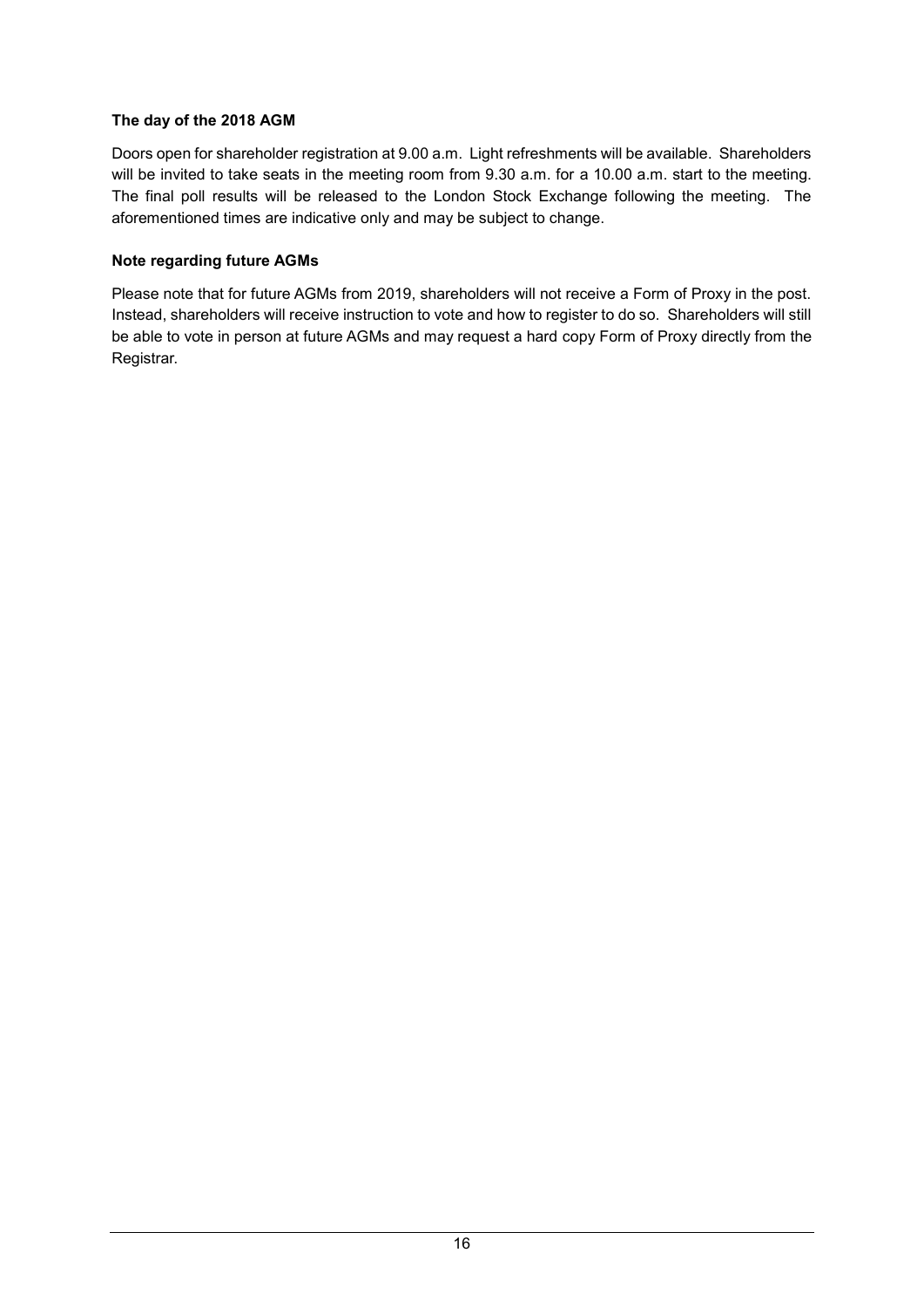# **APPENDIX**

### **CMC Markets plc– Combined Incentive Plan ("CIP")**

### **Operation**

The Company's board of directors (the "**Board**") will adopt the CIP, subject to shareholder approval. The remuneration committee of the Board (the "**Committee**") will operate the CIP.

### **Eligible employees**

Any employee of the Company or any of its subsidiaries (the "**Group**"), is eligible to participate in the CIP, subject to the discretion of the Committee. Non-executive directors are not eligible to participate in the CIP. Awards will ordinarily be granted to executive directors and senior managers of the Group. The Company's current CEO will be eligible to receive cash awards but not share awards under the CIP.

Awards will not usually be granted to an employee who on the award date has given or received notice of termination of employment, unless the Committee determines otherwise.

### **Grant of awards**

Awards will be granted by the Committee following the end of a financial year ("**Awards**").

Awards will have two parts: (i) a cash award ("**Cash Awar**d") and a share based award ("**Share Award**"). Share Awards will be made either as a conditional right to receive shares or as an option over shares.

Where a Share Award is granted as an option, the exercise price (if any) payable to acquire shares on exercise will be determined by the Committee and may, if the Committee sees fit, be nil or equal to the nominal value of a share.

At grant, the Committee will determine the value of the Award based on the achievement of applicable performance conditions during the previous financial year. For executive directors, 45% of the value of the Award will ordinarily be made as a Cash Award, with the remaining amount, forming a Share Award subject to the conditions imposed by the Group's prevailing shareholder approved Directors' Remuneration Policy. These proportions may be varied for more junior employees who participate in the CIP.

Awards may be granted during the period of: (i) 42 days following shareholder approval of the CIP, (ii) 42 days following the announcement of the Company's final or interim results for any financial period, or (iii) within 42 days following the occurrence of an event which the Board considers to be exceptional, or (iv) within 42 days of the recruitment of an eligible employee.

If it is not possible to make the grant due to a dealing restriction imposed by the UK Listing Rules or other regulatory restriction, then awards may be granted within 42 days of the date the restriction ceases to apply.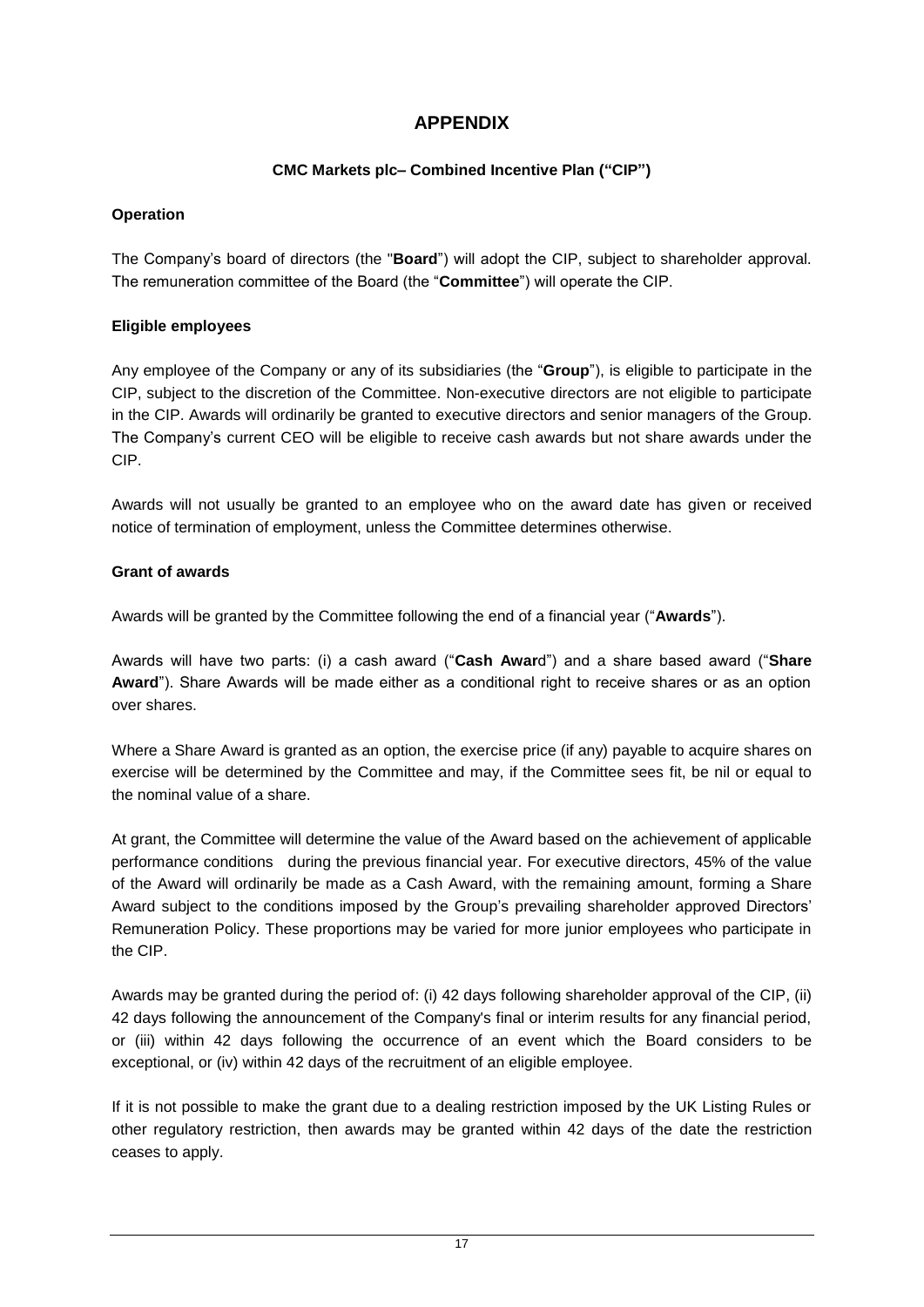No awards may be granted more than 10 years after the adoption of the CIP. The rights of existing participants will not be affected by any termination of the CIP.

Awards may be granted over newly issued shares, treasury shares or shares purchased in the market. Awards may be made on terms such that if the participant does not wish to accept the grant of an award then they will be required to inform the Company within 30 days of the date of grant.

Except as required by foreign laws, awards will not form part of a pensionable earnings. Awards are not transferable (other than on death). No payment will be required for the grant of an Award.

### **Vesting and Performance Conditions**

Cash Awards will be paid to the employee as soon as practicable following the date of grant of the Award.

Unless the Committee determines otherwise, Share Awards will be subject to the satisfaction of a performance condition underpin measured over three years from grant which will determine the proportion (if any) of the Share Award to vest. Share Awards made to the Company's executive directors will always be subject to performance conditions.

Performance conditions may be varied in certain circumstances following the grant of an award so as to achieve their original purpose, but not so as to make their achievement materially less or more difficult to satisfy.

Share Awards made to executive directors will ordinarily vest over five years subject to the conditions imposed by the Group's prevailing shareholder approved Directors' Remuneration Policy as follows:

- 40% of the award will vest on the third anniversary of the date of grant;
- a further 30% of the award will vest on the fourth anniversary of the date of grant; and
- the final 30% of the award will vest on the fifth anniversary of the date of grant.

The Committee will have discretion to choose other vesting and deferral terms and proportion for more junior employees although awards will not ordinarily be permitted to vest earlier than the third anniversary of grant.

The Committee may also decide to satisfy Share Awards in cash provided the participant receives the same economic value as would have been provided by an award over shares. The Cash Award may not be substituted for Share Awards.

#### **Performance Condition**

Awards made in respect of the financial year 2018/19 will be made subject to a performance condition comprised of three elements:

- 60% of the award will be measured against an earnings per share ("EPS") condition;
- 30% of the award will be measured against a strategic performance condition based on a combination of: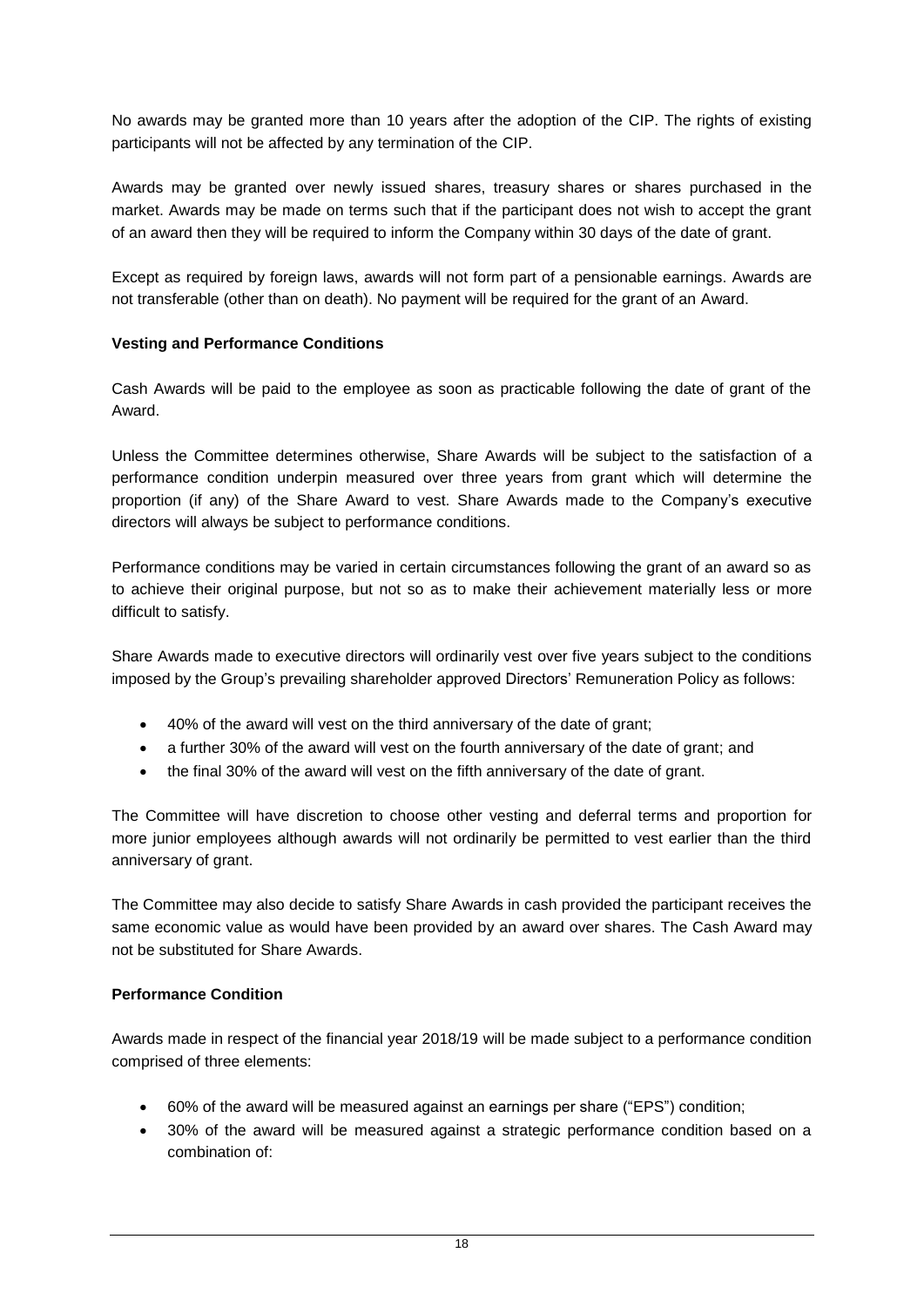- (i) achieving a Net Promotor Score (NPS) target measured against industry research findings whereby threshold vesting will be achieved for median performance and maximum vesting for upper quartile performance;
- (ii) annual premium client growth in excess of 5% for threshold vesting and 10% for maximum vesting;
- (iii) regulatory compliance;
- (iv) staff engagement (measured through annual surveys); and
- (v) annual strategic objectives set by the Committee; and
- 10% of the award will be measured against achievement of personal objectives comprising:
- (i) performance of the individual against objective CMC conduct, culture and values; and
- (ii) other personal objectives set by the Committee.

Awards in respect of later financial years will be made subject to a performance condition determined by the Committee in accordance with the terms of the prevailing shareholder approved Directors' Remuneration Policy

### **Deferred Share Award Period**

As noted above, the Share Award will ordinarily vest subject to a performance underpin measured over a three year deferral period starting on the date of grant.

In assessing the underpin on the third anniversary the Committee will have regard to the Company's performance over the deferral period and the threshold level of success achieved. The review will take into account the Company's Total shareholder return, aggregate profit levels and regulatory breaches during the deferral period.

If the underpin is not met, the Share Award will not vest and will immediately lapse.

The vesting of Share Awards will also be subject to continued employment with the Group and any other terms or conditions, that the Committee determines at the date of grant.

### **Dividend Equivalents**

Participants may be entitled to receive additional shares (or cash) representing the value of dividends declared between the date of grant and the date of vesting (or exercise in the case of an option) on the number of shares subject to the participant's award which have vested (or have been exercised in the case of an option). Such dividend equivalent awards can be made on the basis that dividends have been reinvested during the deferral period into shares. Any cash or shares so awarded will not count towards the plan and individual limits summarised in 'Limits' below.

### **Malus and Clawback**

The Committee may, at the time of vesting or at any time before, defer or reduce the vesting of awards (including to nil) in certain exceptional circumstances, which will include those set out below ("**Relevant Events**"):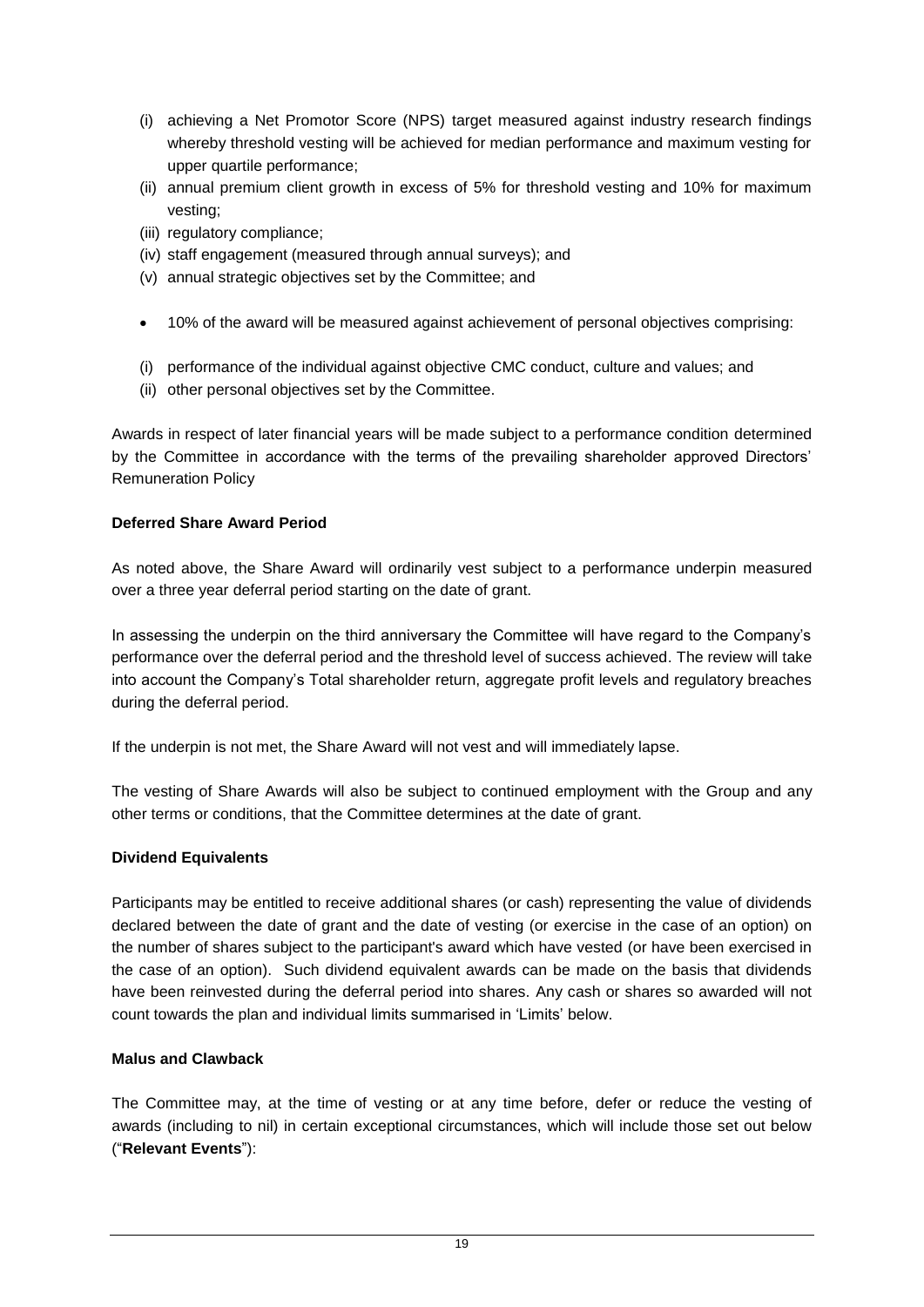- there has been a materially adverse misstatement or misrepresentation of the Company's financial statements or the results of any member of the Group or part thereof;
- the participant (or the participant's team), in the opinion of the Committee, has engaged in gross misconduct, fraud or conduct which has resulted in significant losses (as determined by the Committee); and / or
- the Company or any member of the Group has suffered serious reputational damage or financial downturn, as a result of any action taken by the participant (or the participant's team).

These provisions will allow the Committee to vary, reduce, defer or impose additional conditions to any Award under the CIP or any other incentive plan operated by any member of the Group,

Such reduction or cancellation may take place via clawback until two years from the last date of vesting of an award or in connection with the malus and clawback provisions of any other incentive plan operating by any member of the Group.

These provisions can be extended (for example, vesting may be delayed or deferred or any holding period extended) where the Committee are investigating whether such Relevant Events have taken place.

#### **Limits**

*(a) Company dilution limit*

No Share Award may be granted if such Share Award would cause:

- (i) in any ten year period, the number of shares which may be issued in respect of awards granted under the CIP and under any other discretionary share plan adopted by the Company to exceed 5% of the issued ordinary share capital of the Company from time to time; or
- (ii) in any ten year period, the number of shares which may be issued in respect of awards granted under the CIP and under any other employees' share plan adopted by the Company to exceed 10% of the issued ordinary share capital of the Company from time to time.

For the purposes of these limits, no account will be taken of options or awards which have lapsed, been surrendered or otherwise become incapable of exercise or vesting. Shares held in treasury will be treated as newly issued Shares for the purpose of these limits until such time as guidelines published by institutional investor representative bodies determine otherwise, but (for the avoidance of doubt) shares acquired in the market will not.

In addition, no account will be taken of shares which are issued and which represent the value of dividends declared during the period between grant and vesting (or exercise, in the case of an option) on the number of shares subject to the participant's award which have vested (or have been exercised in the case of an option). The Company may settle awards made under the CIP using shares held in an employee benefit trust ("**EBT**").

*(b) Individual limit*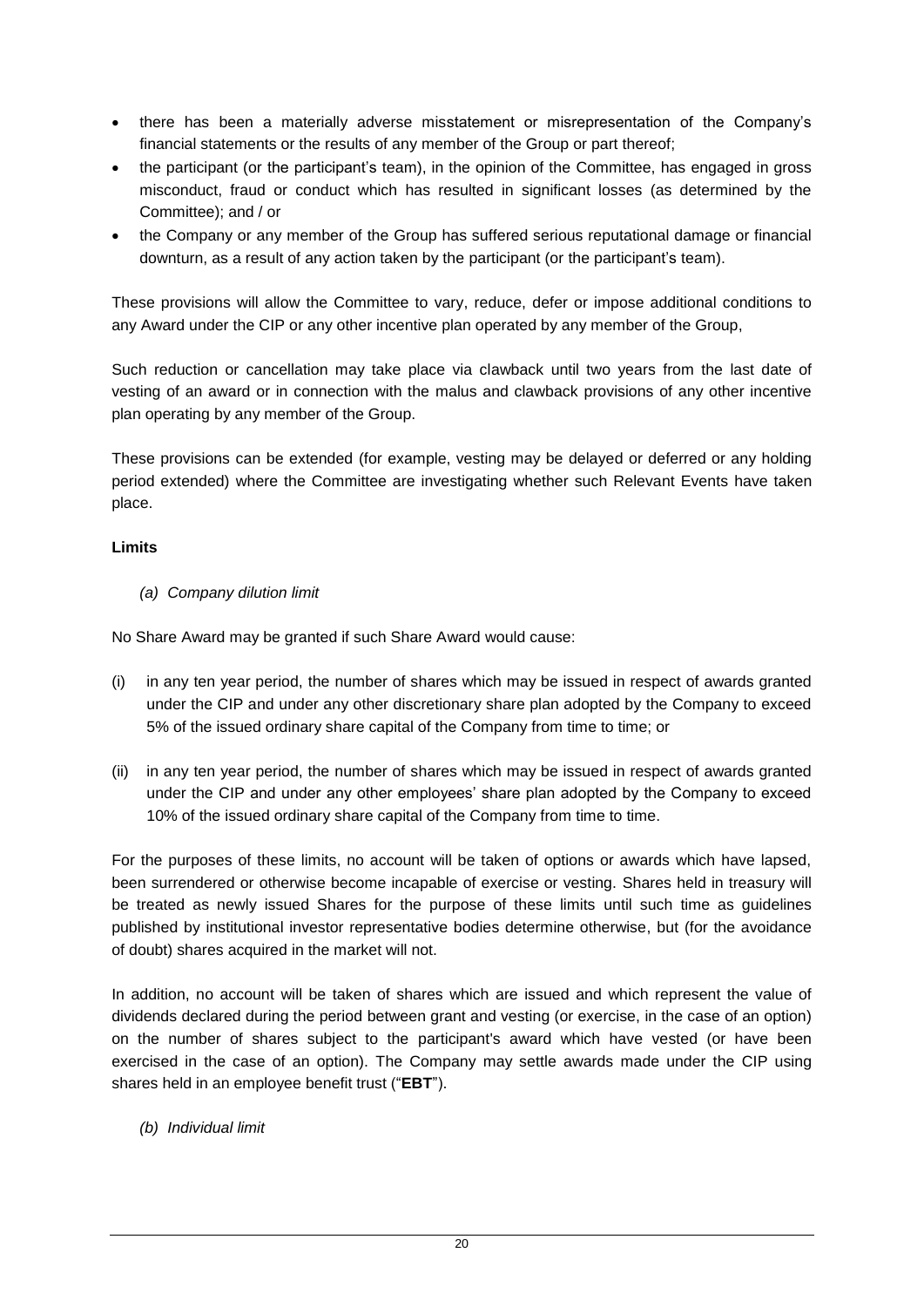The combined limit for Cash Awards and Share Awards granted to executive directors may only be made in accordance with the limits relating to Cash Awards and Share Awards set out in the Directors' Remuneration Policy (as set out in the Directors' Remuneration Report to the Company's annual report and accounts). The combined limit for Cash Awards and Share Awards to Employees (excluding executive directors) in respect of a particular Financial Year may not at the Grant Date exceed 300 per cent. of the Participant's Salary

In order to calculate the size of a Share Award for the purposes of this limit, market value will be determined by reference to the Company's closing share price immediately prior to the date of grant. Alternatively, the Committee has discretion to refer to the Company's share price on such other basis as it (in its absolute discretion) sees fit.

In applying this limit no account will be taken of any dividend equivalent cash or share award.

### **Vesting, Exercise and Taxation**

Within 30 days of vesting and/or the receipt of a notice of exercise of a Share Award, together with a payment (or arrangements to pay) for the aggregate exercise price due (if any) and a payment (or arrangements to pay) for any income tax and employee social security contributions (or similar liabilities) due, the shares in respect of which the award has vested or been exercised must be issued by the Company or the Company must procure their transfer (which for the purposes of the CIP includes the transfer of shares out of treasury or from an EBT) to the participant and shall issue a definitive certificate in respect of the shares allotted or transferred. Shares issued or transferred by the Company on the exercise and/or vesting of Share Awards will rank pari passu with existing shares.

Vesting and exercise of Share Awards (in the case of options) will be conditional upon the participant paying any taxes and employee social security contributions (or similar liabilities) due.

### **Leavers**

Ordinarily, if a participant gives or receives notice of termination of office or employment with the Group, any unvested Share Award held by that participant shall lapse.

A vested but unexercised option must usually be exercised by the date of notice is given/received or will otherwise lapse.

If a participant ceases to hold office or be employed by the Group by reason of retirement or redundancy, the sale of the business or entity that employs them out of the Group or the transfer of their employment out of the Group or for any other reason at the Committee's discretion (each, a "Good Leaver Reason"), unvested Share Awards:

(i) during the deferral period (and before the performance underpin has been tested):

the Share Award will continue to subsist until the performance underpin is reviewed by the Committee. The Share Award will, unless the Committee determines otherwise, be reduced taking into account the proportion of the deferral period which has elapsed from the date of grant to the date on which the participant ceases to hold office or be employed by the Group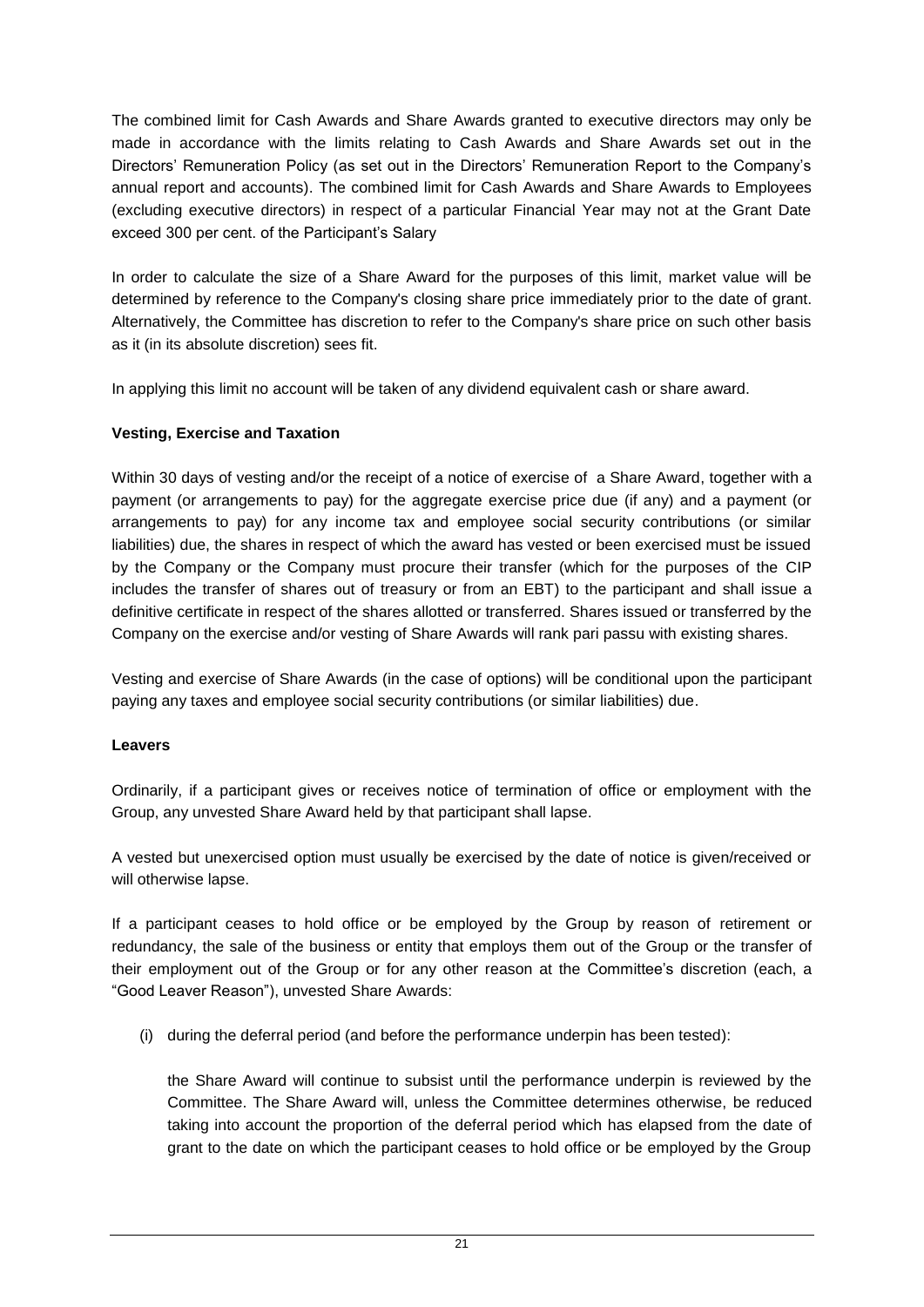("time pro-rating"). If the underpin is met, the Share Award will vest in full (with no subsequent deferral). Options must be exercised within 12 months of vesting.

(ii) after the deferral period (and after the performance underpin has been tested):

If the underpin was met, the Share Award will vest in full (with no subsequent deferral). Options must be exercised within 6 months of vesting.

On death or the permanent mental or physical incapacity of a participant, their Share Award will automatically vest on death or the date the participant ceases employment and the Committee will determine vesting by reference to the extent to which the performance underpin (or other condition) has been met at the time of death or ceasing employment instead (unless it decides to waive the underpin). Awards will also be subject to pro-rating as above, unless the Committee determines otherwise. Unvested and vested options held at the time of death must in these circumstances be exercised within 12 months of death.

If a participant ceases to hold office or employment with the Group in any other circumstances an unvested award will lapse on the date they give or receive notice to end their office or employment with any member of the Group.

### **Corporate events**

A corporate event means:

- a takeover or compulsory acquisition of the Company;
- a scheme of arrangement or compromise being sanctioned in respect of the Company;
- winding up of the Company; or
- such other event determined by the Committee to constitute a corporate event for the purposes of this rule.

The deferral period relating to awards will end on the date that the corporate event takes place.

If a corporate event occurs, the Committee will have discretion to decide whether participants' unvested Share Awards will vest on a pro-rated basis and in whether to account for the extent to which performance underpin has been satisfied at that time.

Alternatively, the Committee may permit Share Awards to be exchanged for equivalent awards which relate to shares in an acquiring company. Such exchange will usually apply (such that awards may not vest) on an internal reorganisation of the Company, although the Committee will have discretion not to enforce an exchange if it considers appropriate.

### **Variation of share capital**

In the event of a capitalisation issue or offer by way of rights (including an open offer) or a demerger, or upon any consolidation, subdivision or reduction or other variation of the Company's capital which will materially affect the value of the Company's shares, the number of shares subject to a Share Award and/or the exercise price (if any) may be adjusted in such manner as the Committee considers